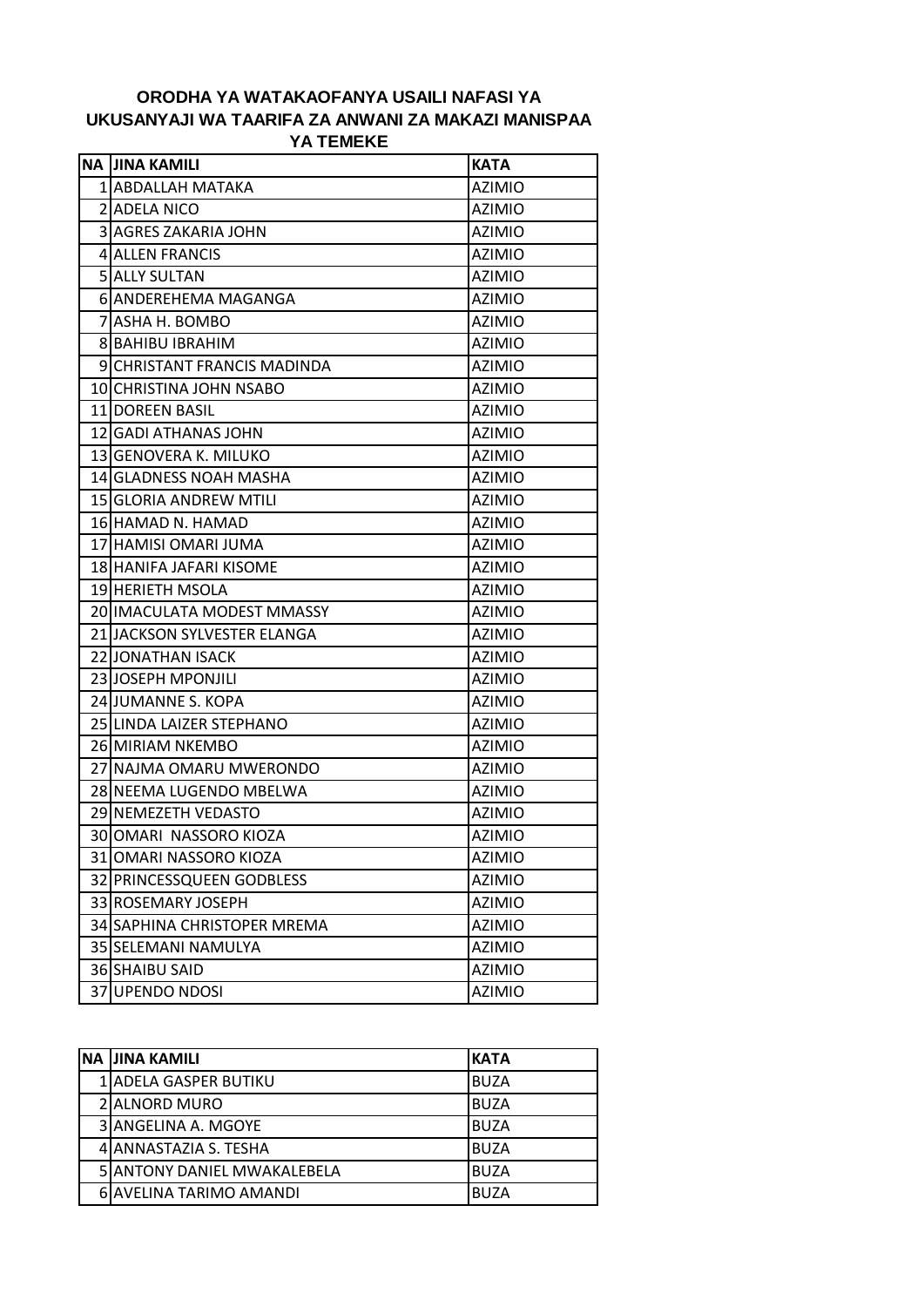| 7 AYUBU SAMWEL OBELLI       | <b>BUZA</b> |
|-----------------------------|-------------|
| 8 CHRISTINA J MBAYUWAYU     | <b>BUZA</b> |
| 9 DAUDI SHABANI ABDALLAHA   | <b>BUZA</b> |
| 10 DEBORA MTAWA             | <b>BUZA</b> |
| 11 DICKSON BALUA            | <b>BUZA</b> |
| 12 EMAKULATA LOTARY         | <b>BUZA</b> |
| 13 GETRUDE DANIEL AMANI     | <b>BUZA</b> |
| 14 GETRUDE DANIEL PALLANGYO | <b>BUZA</b> |
| <b>15 GRACE BUTIKU</b>      | <b>BUZA</b> |
| 16 GRACE GASPER BITUKU      | <b>BUZA</b> |
| 17 HAMADI RAMADHANI HAMADI  | <b>BUZA</b> |
| 18 HAMISI MOHAMED KIMWAGA   | <b>BUZA</b> |
| 19 HAMISI SELEMANI MBUNDA   | <b>BUZA</b> |
| 20 HANIFA NAZAREKO MPOGOLE  | <b>BUZA</b> |
| 21 HILDA BRUNO NDITY        | <b>BUZA</b> |
| 22 JACKLINE E. MUNUO        | <b>BUZA</b> |
| <b>23 JUDITH MTAWA</b>      | <b>BUZA</b> |
| 24 KANAEL MONGI             | <b>BUZA</b> |
| 25 KELVIN MARTIN FAUSTIN    | <b>BUZA</b> |
| 26 KHAMISI ABUU SAID        | <b>BUZA</b> |
| 27 MAFTAH KAHATIBU MWINYI   | <b>BUZA</b> |
| 28 MAGIGE CHACHA KEBOHI     | <b>BUZA</b> |
| 29 MARTIN THADEO SIMKANDA   | <b>BUZA</b> |
| 30 MATHEW JONAS             | <b>BUZA</b> |
| 31 MERCY YARED JONAS        | <b>BUZA</b> |
| 32 MUMBI KIBWANA AMIR       | <b>BUZA</b> |
| 33 MWAMBA SEIF MWAMBA       | <b>BUZA</b> |
| 34 MWANAHERI IDDI UGASA     | <b>BUZA</b> |
| 35 NAMANA SAMBULA MTALE     | <b>BUZA</b> |
| 36 NASMA SAID SELEMANI      | <b>BUZA</b> |
| 37 NEEMA GODWIN MTELANI     | <b>BUZA</b> |
| 38 SALUM SALMIN             | <b>BUZA</b> |
| 39 SAMWEL O. OBAGI          | <b>BUZA</b> |
| 40 SELEMANI SHABANI SAID    | <b>BUZA</b> |
| 41 SHABANI HASHIM MRUTU     | <b>BUZA</b> |
| 42 SHAMSA SULEIMAN          | <b>BUZA</b> |
| 43 SHEDRACK MTAWA           | <b>BUZA</b> |
| 44 SIMBE S. KAZEMBE         | <b>BUZA</b> |
| 45 TUNUSURU KIBOLE MTALE    | <b>BUZA</b> |
| 46 VAILETH MDOE ALAN        | <b>BUZA</b> |
| 47 VILETH ALLAN MDOE        | <b>BUZA</b> |
| 48 WINFRIDA OMBENI MUNGURE  | <b>BUZA</b> |

| NA JINA KAMILI         | <b>KATA</b>    |
|------------------------|----------------|
| 1 AGNES ALEX KIJA      | CHAMAZI        |
| 2 ALBERT MODEST IMANI  | <b>CHAMAZI</b> |
| 3 JARAFA FAKI MJAKA    | <b>CHAMAZI</b> |
| 4 ARAFA TWAHIR MAKWEGA | CHAMAZI        |
| 5 ATHUMAN SAID JUMBE   | <b>CHAMAZI</b> |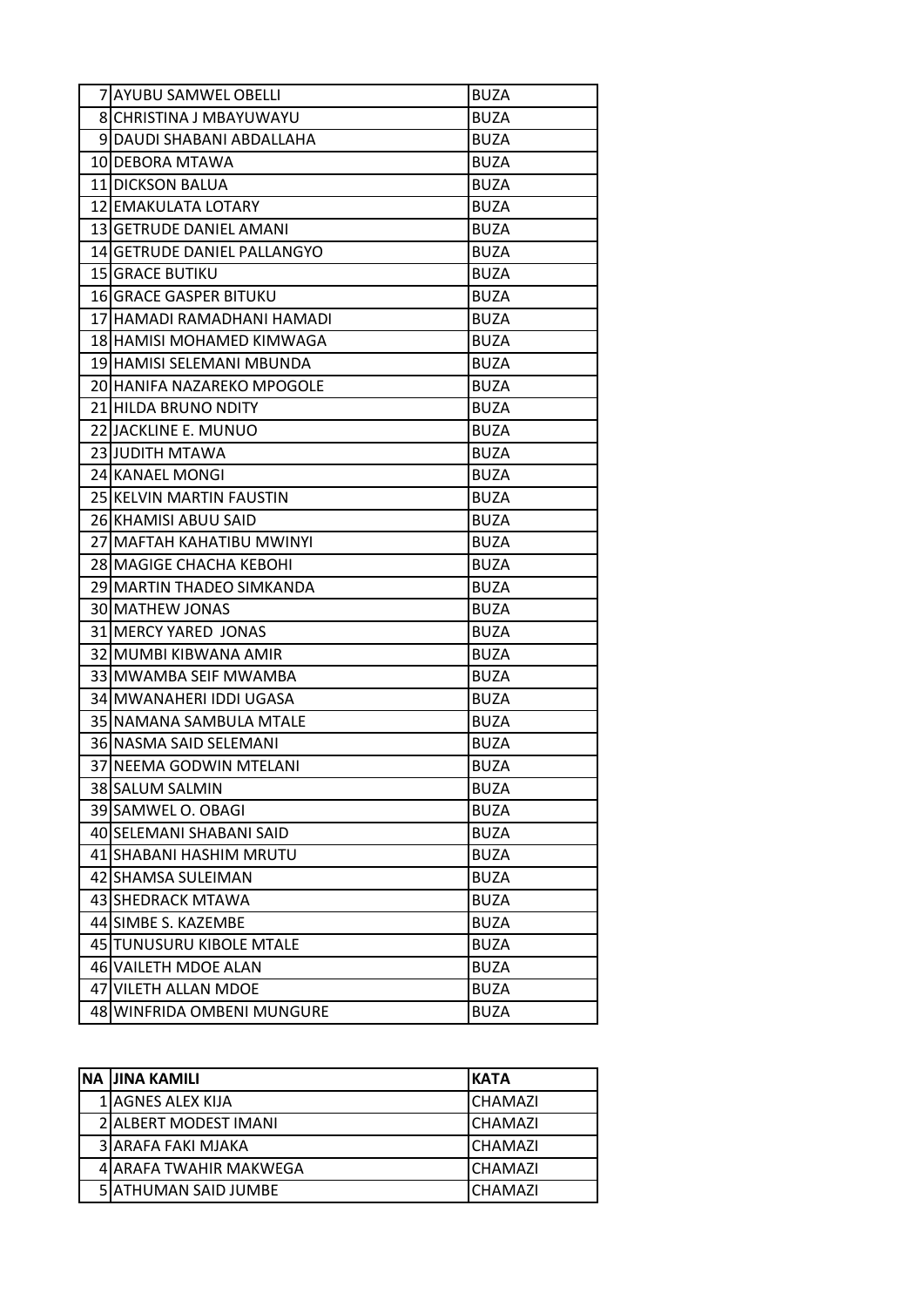|    | <b>6IBENARD ATHANAS</b>            | CHAMAZI     |
|----|------------------------------------|-------------|
|    | 7 CHARITY NOEL MKAUGARA            | CHAMAZI     |
|    | 8 DOROTHEA TITUS LYAMBILO          | CHAMAZI     |
|    | 9 ELIAS MNGWAMBA DAUDI             | CHAMAZI     |
|    | 10 ELISHA WILLIAM MBANGALUKELA     | CHAMAZI     |
|    | 11 FATUMA MOHAMED LITANDA          | CHAMAZI     |
|    | 12 GLORY RENATUS LYAGWA            | CHAMAZI     |
|    | 13 GLORY RENATUS LWAGWA            | CHAMAZI     |
|    | 14 GROLY RENATUS LYANGWA           | CHAMAZI     |
|    | 15 HADIJA FAKI AJIRA               | CHAMAZI     |
|    | 16 HUSNA MAULID KAMWAMBI           | CHAMAZI     |
|    | 17 IRENE S. MWAYA                  | CHAMAZI     |
|    | 18 ISMAIL AZIZI                    | CHAMAZI     |
|    | 19 ISMAIL Y. AZIZI                 | CHAMAZI     |
|    | <b>20 JACKLINE JOHN MARK</b>       | CHAMAZI     |
|    | 21 JACLINE P. CHAMI                | CHAMAZI     |
|    | 22 JEREMIA JOHN GAMA               | CHAMAZI     |
|    | 23 JUMA BEGA ZONZO                 | CHAMAZI     |
|    | 24 LOVENESS ARRON                  | CHAMAZI     |
|    | 25 MARIA IZACK LEMA                | CHAMAZI     |
|    | 26 MARIAM A. SWEDI                 | CHAMAZI     |
|    | 27 MAUA ALLY YASINI                | CHAMAZI     |
|    | 28 MAULID BIJIMA KOMBA             | CHAMAZI     |
|    | 29 MSAMI KURIA KASSIMU             | CHAMAZI     |
|    | 30 MUSSA HASSAN MAKWEGA            | CHAMAZI     |
|    | 31 MUSTAFA ABDALLAH MCHARAZO       | CHAMAZI     |
|    | 32 MUSTAFA ABILLAH HAMIS           | CHAMAZI     |
|    | 33 MWANAISHA HAMISI DIHINJI        | CHAMAZI     |
|    | 34 MWANAISHA HAMIS DIHINJI         | CHAMAZI     |
|    | 35 MWANTUMU RAMADHANI BAKARI       | CHAMAZI     |
|    | 36 NAOMI E. MCHAU                  | CHAMAZI     |
|    | 37 NEEMA ATHANAS NIGO              | CHAMAZI     |
|    | 38 NEEMA EDWINI MANYAMA            | CHAMAZI     |
|    | <b>39 INELSON MANDELA SARAFINI</b> | CHAMAZI     |
|    | 40 JOMARI BADI MINJA               | CHAMAZI     |
|    | 41 JOMARI H. MTULYA                | CHAMAZI     |
|    | 42 RAMADHANI JUMA RAMADHANI        | CHAMAZI     |
|    | 43 REHEMA BAKARI MTOMAYE           | CHAMAZI     |
|    | 44 SALAMA OMARY MWEGIO             | CHAMAZI     |
|    | 45 SALUMU KIZURI                   | CHAMAZI     |
|    | 46 SAMIRA MUSSA ALLY               | CHAMAZI     |
|    | 47 SWEDI DAUDI JUMA                | CHAMAZI     |
|    | 48 SWEETBETTERN S. NJIGE           | CHAMAZI     |
|    | 49 ITWAHA JUMA THABITI             | CHAMAZI     |
|    | 50 TWALIBU HASSANI                 | CHAMAZI     |
| 51 | YUSUFU MBEGU                       | CHAMAZI     |
|    |                                    |             |
|    | NA IJINA KAMILI                    | <b>KATA</b> |
|    | 1 ADAM NUHU URASA                  | CHANG'OMBE  |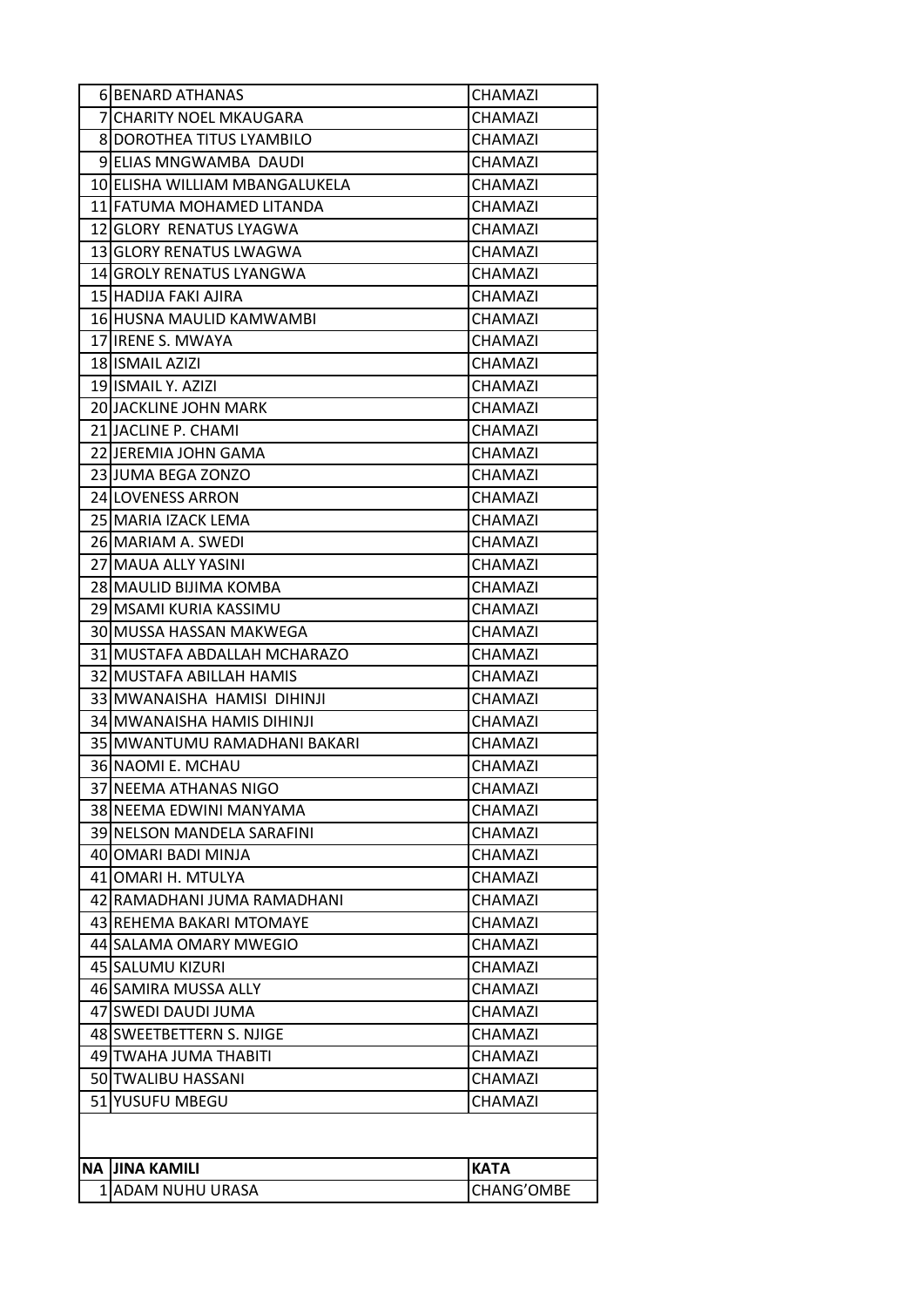| 2 ALIKO M. HILALI              | <b>CHANG'OMBE</b> |
|--------------------------------|-------------------|
| 3 ANGELINA E. KATENGA          | CHANG'OMBE        |
| 4 ANNA ISSACK LYIMO            | <b>CHANG'OMBE</b> |
| 5 ARON G. KISAMBA              | CHANG'OMBE        |
| 6 ATHUMAN AYUB KINGSHASHU      | CHANG'OMBE        |
| 7 CHARLES JULIUS LITAINULWA    | <b>CHANG'OMBE</b> |
| 8 DANIEL ZUGA MAILA            | <b>CHANG'OMBE</b> |
| 9 DAVID BATHLOMEO MALIMBWI     | <b>CHANG'OMBE</b> |
| 10 DEBORA MAPUNDA              | CHANG'OMBE        |
| 11 DENIS JOHN TEMU             | CHANG'OMBE        |
| 12 DEOGRATIUS PASCHAL KWAI     | <b>CHANG'OMBE</b> |
| 13 DONALD R. TERRY             | <b>CHANG'OMBE</b> |
| 14 EDABOKE MARELLA             | <b>CHANG'OMBE</b> |
| 15 EMANUEL NGASA               | CHANG'OMBE        |
| 16 EPIPHAN JOSEPH              | CHANG'OMBE        |
| 17 FAUDHIA SADICK MANDARI      | CHANG'OMBE        |
| 18 FELISTA JAMES MAKOYE        | <b>CHANG'OMBE</b> |
| 19 FOIBE ENOCK TIMBUBA         | <b>CHANG'OMBE</b> |
| 20 HENRY JUDE MKAI             | <b>CHANG'OMBE</b> |
| 21 HUSSEIN ABDALLAH MKAULA     | <b>CHANG'OMBE</b> |
| 22 IBRAHIM AYOUB AMASI         | <b>CHANG'OMBE</b> |
| 23 JOHN MAUKI                  | <b>CHANG'OMBE</b> |
| 24 JOYCE ALEXANDER MASATU      | <b>CHANG'OMBE</b> |
| 25 KEITH GERVAS LUPEMBE        | CHANG'OMBE        |
| 26 KENETH GERVAS LUPEMBE       | <b>CHANG'OMBE</b> |
| 27 LAURENT DONBOSCO LWENA      | <b>CHANG'OMBE</b> |
| 28 LUCA PETER KIME             | CHANG'OMBE        |
| 29 MAGNUS MATUNGWA MELKISEDEK  | <b>CHANG'OMBE</b> |
| 30 MATHEW MWAIPIANA            | <b>CHANG'OMBE</b> |
| 31 MICHAEL ANDREW KAZIMILI     | <b>CHANG'OMBE</b> |
| 32 MICHAEL CHAZIMITI           | <b>CHANG'OMBE</b> |
| 33 MICHAEL FREDY MWANSASU      | <b>CHANG'OMBE</b> |
| 34 MOHAMED HASSAN HIJA         | CHANG'OMBE        |
| 35 MUSSA NASSIBU               | <b>CHANG'OMBE</b> |
| 36 PENDO JACKSON               | <b>CHANG'OMBE</b> |
| 37 RASHID S. HABIBU            | <b>CHANG'OMBE</b> |
| 38 REGINA KASPAR CHINYANG'ANYA | <b>CHANG'OMBE</b> |
| 39 ROBERT ZAFARANI MAKAME      | <b>CHANG'OMBE</b> |
| 40 SADA JOHN MKENDA            | <b>CHANG'OMBE</b> |
| <b>41 SAID PATRICK MAKOMBE</b> | CHANG'OMBE        |
| 42 SALMIN MWALILE              | <b>CHANG'OMBE</b> |
| 43 VENERANDA MPONELA           | CHANG'OMBE        |
| 44 ZAUJAWI KASSIM RAMADHANI    | <b>CHANG'OMBE</b> |
|                                |                   |
| NA IJINA KAMILI                | <b>KATA</b>       |
| 1 ICHIKU MOHAMEDI WAZIRI       | CHARAMBE          |
| 2 IDEODAX LEONARD NDANGOMA     | CHARAMBE          |
| 3 FATUMA HAMISI MATUKULA       | CHARAMBE          |
| 4 GODFREY CHINGILE             | CHARAMBE          |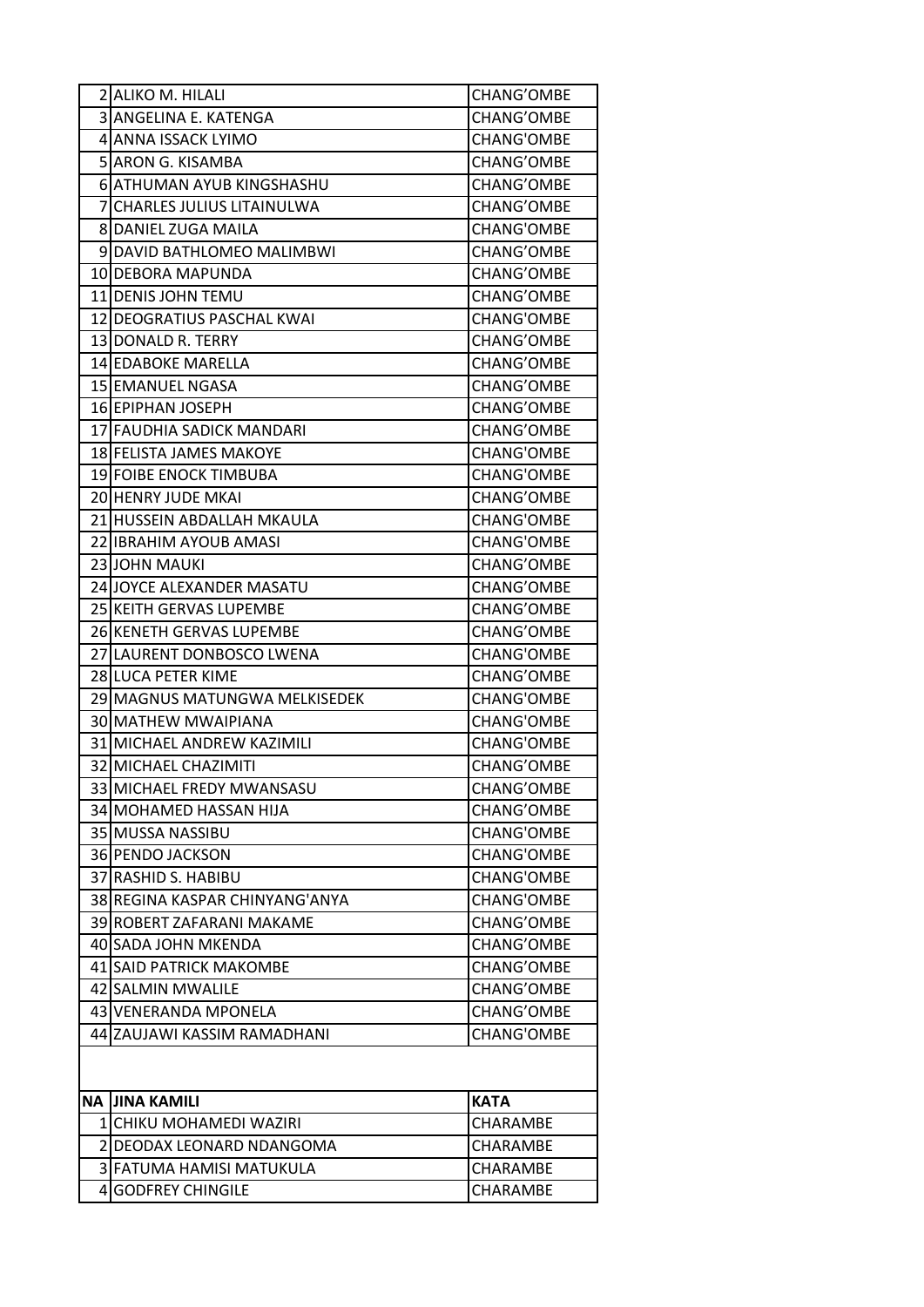| 5JJOSEPHINA J. MGANGA            | CHARAMBE        |
|----------------------------------|-----------------|
| <b>6 JOYCE JOHN HUMPREY</b>      | CHARAMBE        |
| 7 KELVIN DANIEL MIYEYE           | CHARAMBE        |
| <b>8 LUSUMBILO KAYANGE</b>       | <b>CHARAMBE</b> |
| 9 MWANAID ALLY                   | CHARAMBE        |
| 10 MWANAIDI ALLY CHARAMBE        | CHARAMBE        |
| 11 MWANAWANI LIKU                | CHARAMBE        |
| 12 RAMADHANI S. KONDO            | CHARAMBE        |
| <b>13 ROSE CHARLES</b>           | <b>CHARAMBE</b> |
| 14 SAMWEL T. LUKELA              | CHARAMBE        |
| 15 SEIF MAKANDANA                | CHARAMBE        |
| 16 SYLIVESTER D. MKASANGA        | <b>CHARAMBE</b> |
| 17 ABDUL MRISHO MWARABU          | CHARAMBE        |
| 18 ABUU SALUM MOHAMED            | <b>CHARAMBE</b> |
| 19 AJUNA SYLIDIONI               | CHARAMBE        |
| 20 ALLY OMAR ALLY                | CHARAMBE        |
| 21 ALLY SELEMANI MNYAMANZI       | <b>CHARAMBE</b> |
| 22 ANJELINA BONDI                | CHARAMBE        |
| 23 ASIATH RASHID IBRAHIM         | CHARAMBE        |
| 24 CHRISTOPHURA MKONGWE          | CHARAMBE        |
| <b>25 IDANIEL MSENGI</b>         | CHARAMBE        |
| 26 EDA RUTANDO ALEX              | CHARAMBE        |
| 27 IEMMANUEL NCHAMBI             | CHARAMBE        |
|                                  |                 |
| 28 FARAJI NDUNGWI                | <b>CHARAMBE</b> |
| 29 FATUMA JUMA MAGEMBE           | CHARAMBE        |
| 30 FATUMA LITANDA                | <b>CHARAMBE</b> |
|                                  |                 |
| NA IJINA KAMILI                  | <b>KATA</b>     |
| 1 ALI HASSAN HAMAD               | <b>KEKO</b>     |
| 2 AMINA DOA                      | <b>KEKO</b>     |
| 3 CATHERINE MILAMBO              | <b>KEKO</b>     |
| 4 CHRISTOPHA MAGANGA             | <b>KEKO</b>     |
| <b>5 DEVOTHA PATRICK</b>         | <b>KEKO</b>     |
| 6 ELLEN JAMES NGALLYA            | <b>KEKO</b>     |
| 7 FATUMA OMARI MWIGO             | <b>KEKO</b>     |
| <b>8 FIDELIS LONGNUS NAMBOLE</b> | <b>KEKO</b>     |
| 9 FREDRICK R. WILLIAM            | <b>KEKO</b>     |
| 10 GLADNESS MASSAWE              | <b>KEKO</b>     |
| 11 HAFSA JUMA UGANGA             | <b>KEKO</b>     |
| 12 HONEST AMIN MBAGA             | <b>KEKO</b>     |
| 13 JACOB GODWINI MLAY            | <b>KEKO</b>     |
| 14 JACQUILINE ELIAS NGEZE        | <b>KEKO</b>     |
| 15 JAPHET E. OWOYA               | <b>KEKO</b>     |
| 16 JAQLINE B. NGOWI              | <b>KEKO</b>     |
| 17 JIMMY ELLY OWAWA              | <b>KEKO</b>     |
| 18 JOHNSON J MGENDERA            | <b>KEKO</b>     |
| 19 JOSHUA LUCAS LIMBU            | <b>KEKO</b>     |
| 20 MAMI K. HAMISI                | <b>KEKO</b>     |
| 21 MEROY EVANCE MWAISENGELA      | KEKO            |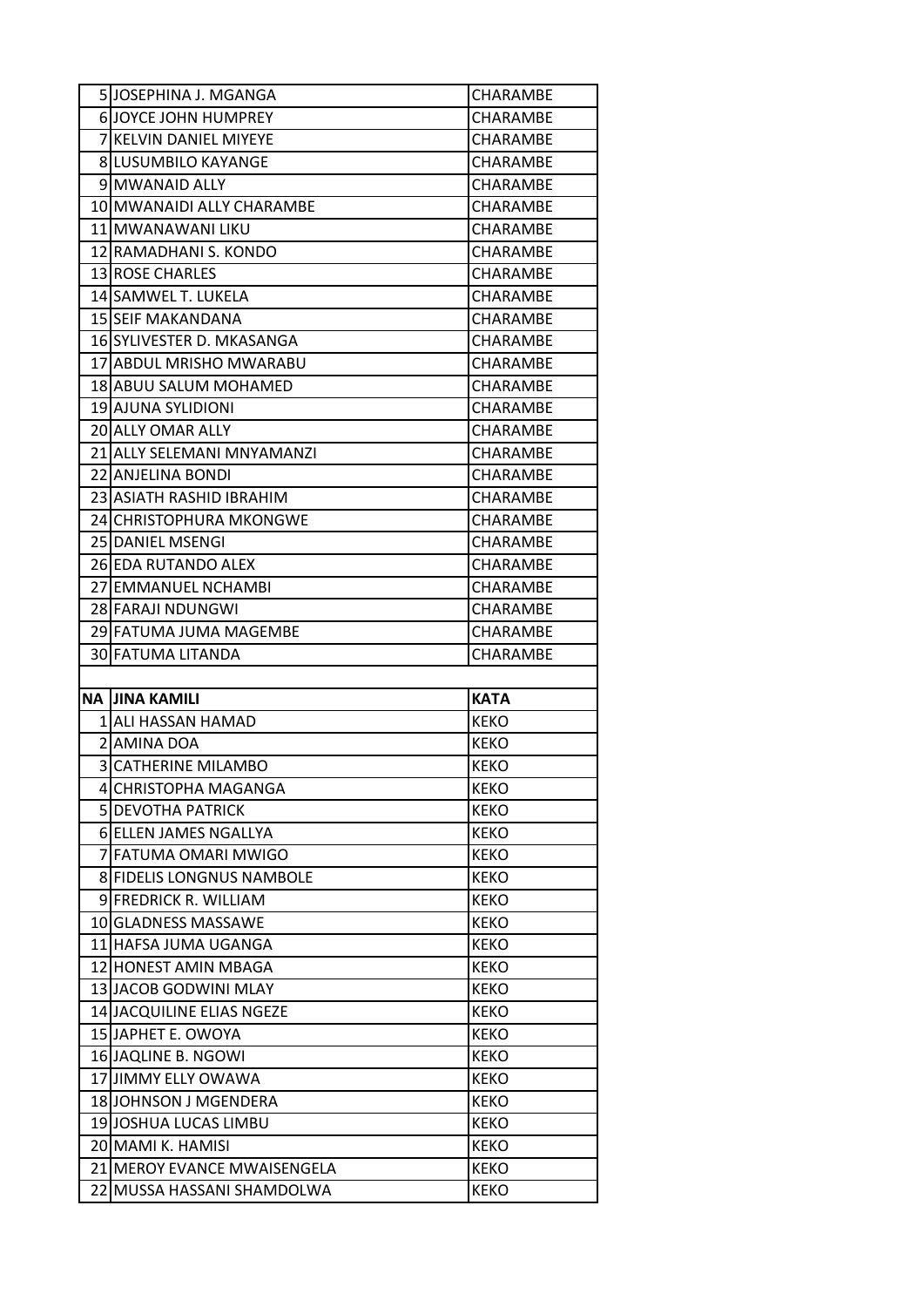| 23 MWANAVIWE KIAMA          | <b>KEKO</b>      |
|-----------------------------|------------------|
| 24 PAMELA MSUYA             | <b>KEKO</b>      |
| 25 REHEMA WILLIAM MWAKIJO   | <b>KEKO</b>      |
| 26 ROSEMARY PROSPER MUSHI   | <b>KEKO</b>      |
| 27 SOPHIA MARRENDA          | <b>KEKO</b>      |
| 28 YUSSUF RASHID ABBAS      | <b>KEKO</b>      |
| NA IJINA KAMILI             | <b>KATA</b>      |
| 1 AMANI A. KIBONA           | KIBONDEMAJI      |
| 2 BAHATI SAID               | KIBONDEMAJI      |
| <b>3 BENSON DIDAS</b>       | KIBONDEMAJI      |
| 4 EVELYN EDWARD KILEO       | KIBONDEMAJI      |
| 5 GEOFREY MATEZA            | KIBONDEMAJI      |
| 6 HENRY S. MUYA             | KIBONDEMAJI      |
| 7 IIDDI HASSAN KIDUKA       | KIBONDEMAJI      |
| 8 IDRISA MANJOTI            | KIBONDEMAJI      |
| 9 JIMANI E. MASUNYA         | KIBONDEMAJI      |
| 10 IRENE MICHAEL MSAKI      | KIBONDEMAJI      |
| 11 JJESCA M. PATRICK        | KIBONDEMAJI      |
| 12 JOHN ESTOMIH KWEKA       | KIBONDEMAJI      |
| 13 KIZYA SEIF JUMA          | KIBONDEMAJI      |
| 14 LAMEK PIUS MGOGO         | KIBONDEMAJI      |
| 15 LEILA ABDUL ALLY         | KIBONDEMAJI      |
| 16 MARIAM SAID KABUMA       | KIBONDEMAJI      |
| 17 MUSA MFAKI               | KIBONDEMAJI      |
| 18 NEEMA WAMBURA MWITA      | KIBONDEMAJI      |
| 19 RAMADHANI ABUBAKARI KOMO | KIBONDEMAJI      |
| 20 REHEMA K. KAMBENGA       | KIBONDEMAJI      |
| 21 SALUM RASHID SELEMANI    | KIBONDEMAJI      |
| 22 SHAMS HASAN ADAM         | KIBONDEMAJI      |
| 23 SHAMTE A. NDAWAINE       | KIBONDEMAJI      |
| 24 ZAWADI JOSEPH MHANDO     | KIBONDEMAJI      |
|                             |                  |
| NA IJINA KAMILI             | <b>KATA</b>      |
| 1 ABDI MUSSA                | <b>KIBURUGWA</b> |
| 2 ABED ISSA HASSAN          | KIBURUGWA        |
| <b>3 ABUBAKARI SHAIBU</b>   | <b>KIBURUGWA</b> |
| 4 AGNES SIMON MADEBELE      | KIBURUGWA        |
| <b>5 ALLY CHINYAMA</b>      | <b>KIBURUGWA</b> |
| 6 ANA NALOMA                | <b>KIBURUGWA</b> |
| 7 ANGANILE NGONILE          | KIBURUGWA        |
|                             |                  |
| 8 ASED ISSA                 | <b>KIBURUGWA</b> |
| 9 ATHANAS J. RUAMBO         | KIBURUGWA        |
| 10 BASHIRU RAMADHANI SAIDI  | <b>KIBURUGWA</b> |
| 11 BATISEBA JACOB MWAISANGO | <b>KIBURUGWA</b> |
| 12 IDANIEL MKUMBO           | KIBURUGWA        |
| 13 HALFAN BAKARI NGONYANI   | <b>KIBURUGWA</b> |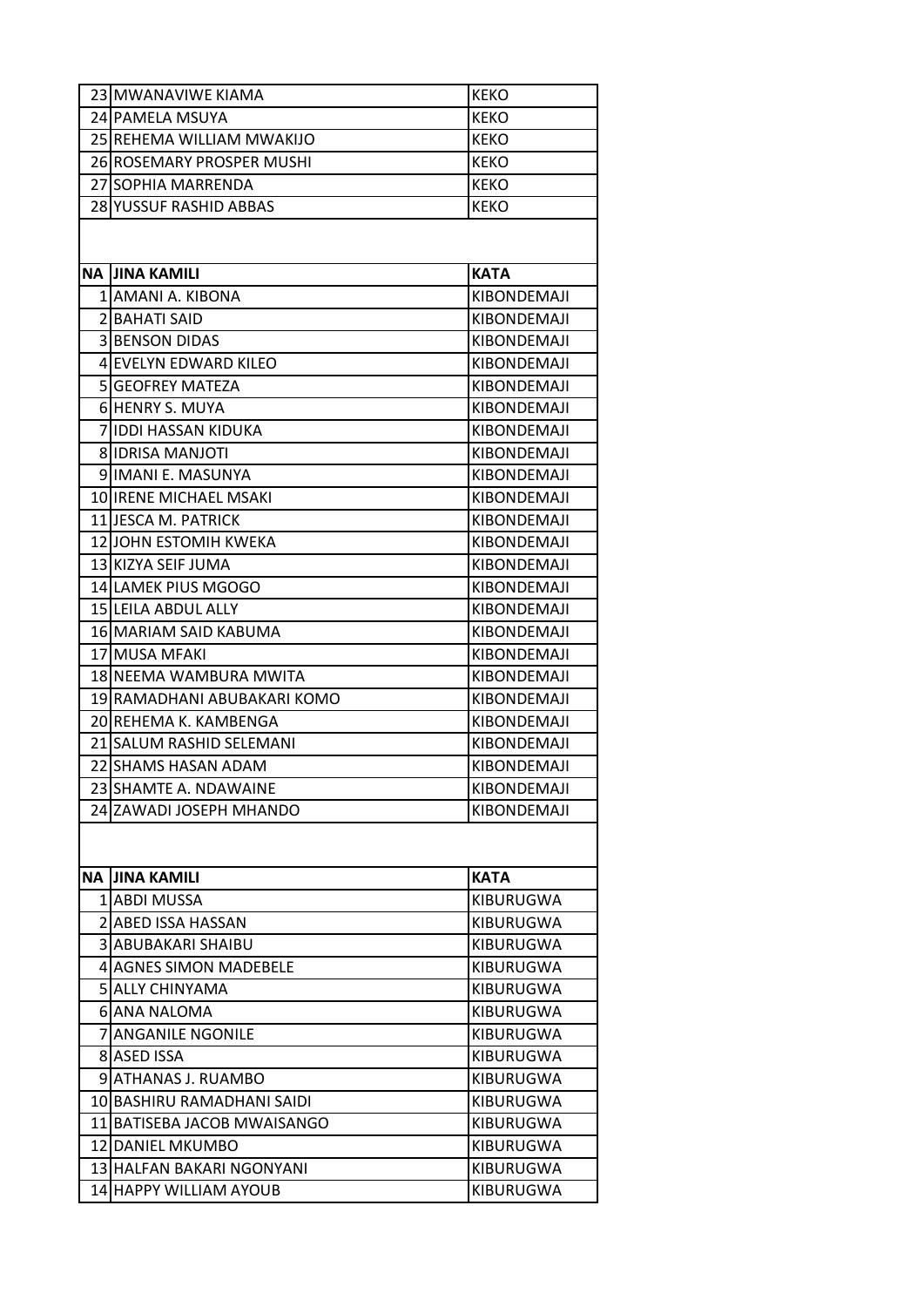|    | 15 HARUNA MTWIKU             | KIBURUGWA        |
|----|------------------------------|------------------|
|    | 16 JOHANSEN NTEMO            | <b>KIBURUGWA</b> |
|    | 17 JUMA MICHAEL SHIJA        | KIBURUGWA        |
|    | 18 MICHAEL MAZULA            | <b>KIBURUGWA</b> |
|    | 19 MUSTAPHA NGASINDA         | KIBURUGWA        |
|    | 20 NASRA ABEDI               | <b>KIBURUGWA</b> |
|    | 21 NEEMA W. RUTABANZIBWA     | KIBURUGWA        |
|    | 22 RAHMA MWAMBE              | KIBURUGWA        |
|    | 23 SALUMU MSOLOGONE          | <b>KIBURUGWA</b> |
|    | 24 SARAH GODFREY MEENA       | KIBURUGWA        |
|    | 25 SHARIF AHMED MSAVIKA      | <b>KIBURUGWA</b> |
|    | 26 VAILETH JOHN              | KIBURUGWA        |
|    |                              |                  |
|    |                              |                  |
| ΝA | <b>JINA KAMILI</b>           | <b>KATA</b>      |
|    | 1 ANETH MALAWANDU            | <b>KIJICHI</b>   |
|    | 2 ANITHA DAVID MTAVANGU      | <b>KIJICHI</b>   |
|    | 3 ANNAMARIA STEPHANO SAKHI   | <b>KIJICHI</b>   |
|    | 4 BEATRICE MHINA             | <b>KIJICHI</b>   |
|    | 5 CHISTINA KISIMBO           | <b>KIJICHI</b>   |
|    | 6 CHRISTA F. MPONJI          | <b>KIJICHI</b>   |
|    | 7 CHRISTINA MHANDO           | <b>KIJICHI</b>   |
|    | 8 COROLINE M. ONDEMBA        | <b>KIJICHI</b>   |
|    | 9 DIANA MARTIN               | <b>KIJICHI</b>   |
|    | 10 EMILIA MWALUGAJA          | <b>KIJICHI</b>   |
|    | 11 FATUMA ALAWI IDD          | <b>KIJICHI</b>   |
|    | 12 FLORENCE GREYSON MJEMA    | <b>KIJICHI</b>   |
|    | 13 GEORGE GODFREY MEENA      | <b>KIJICHI</b>   |
|    | 14 GODWIN ADAMSON            | <b>KIJICHI</b>   |
|    | 15 GRORY MAKYA               | <b>KIJICHI</b>   |
|    | 16 HADIJA ALLY HAJI          | <b>KIJICHI</b>   |
|    | 17 HADIJA HAJI               | KIJICHI          |
|    | 18 HAWA KALULU               | <b>KIJICHI</b>   |
|    | 19 IBRAHIM MARTIN            | <b>KIJICHI</b>   |
|    | 20 JOHNSEN PAUL MASHAULI     | <b>KIJICHI</b>   |
|    | 21 JUMA ATHUMANI             | <b>KIJICHI</b>   |
|    | 22 JUMA SAID                 | <b>KIJICHI</b>   |
|    | 23 KJALIA ADINANI BUNDELE    | <b>KIJICHI</b>   |
|    | 24 LILIAN ANISETH NDIKUMWANI | <b>KIJICHI</b>   |
|    | 25 MARGETH G. MHANDO         | <b>KIJICHI</b>   |
|    | 26 MARIAM ABDALLAH MLOLELA   | <b>KIJICHI</b>   |
|    | 27 MATILDA JOHN KITEKE       | <b>KIJICHI</b>   |
|    | 28 MENRUF G. MLIGPO          | <b>KIJICHI</b>   |
|    | 29 MIRAJI S. SHEMBORA        | <b>KIJICHI</b>   |
|    | 30 MOHAMEDI CHILINGA         | KIJICHI          |
|    | 31 MOHAMEDI HATIBU ABDALLAH  | <b>KIJICHI</b>   |
|    | 32 MWANAISHA KINGO           | <b>KIJICHI</b>   |
|    | 33 NAJMA ALLY SALUM          | <b>KIJICHI</b>   |
|    | 34 NELSON ALFRED MLAY        | <b>KIJICHI</b>   |
|    | 35 PATRICK SABINUS MAKASO    | KIJICHI          |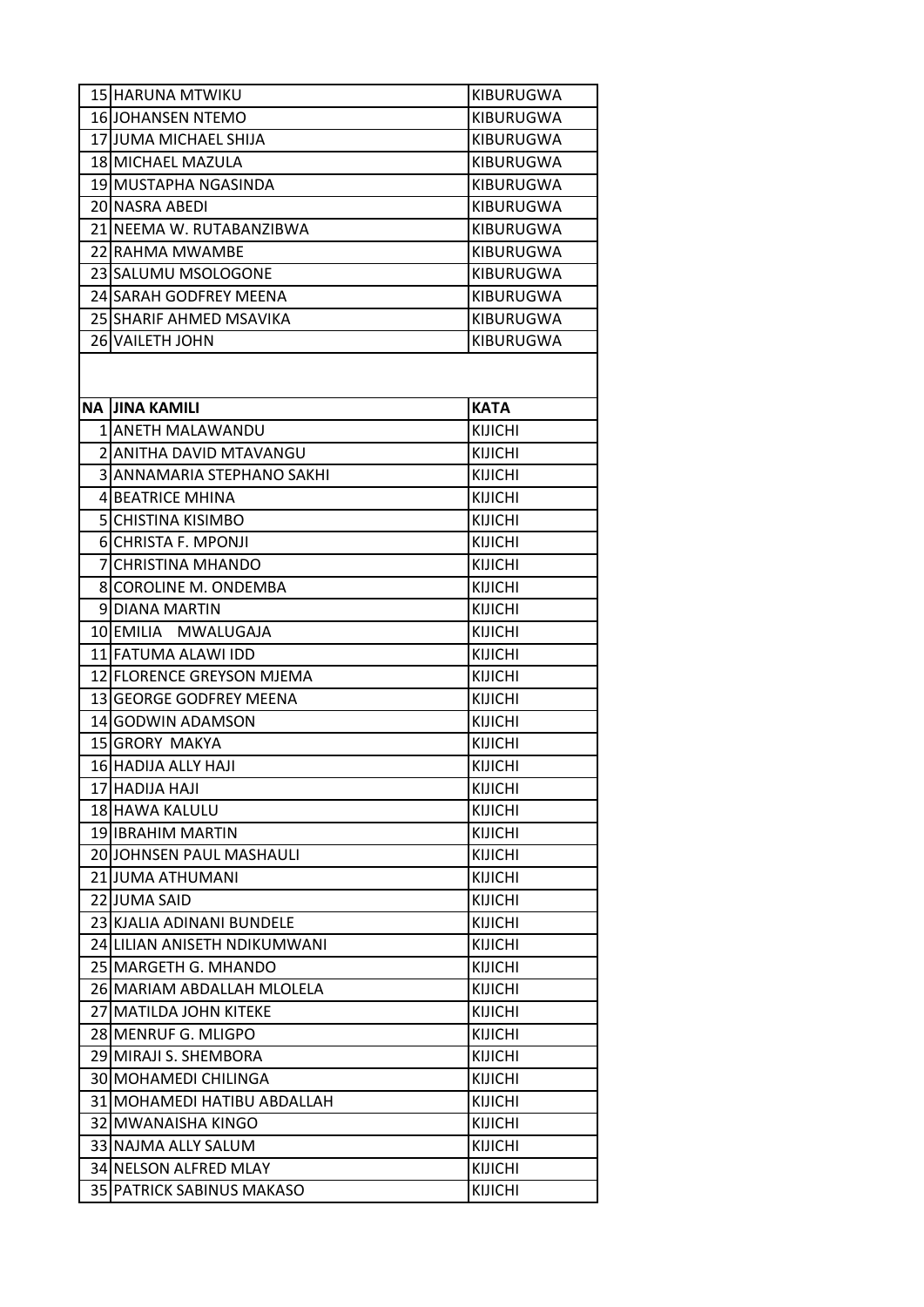| 36 PAUL ISRAEL MASINGA                            | <b>KIJICHI</b>   |
|---------------------------------------------------|------------------|
| 37 PAULINA ANDRWE MWANI                           | <b>KIJICHI</b>   |
| 38 PHILBERT P. MUHAGAMA                           | KIJICHI          |
| 39 RAMADHANI HUSSEIN                              | KIJICHI          |
| 40 REGINA MARTIN                                  | <b>KIJICHI</b>   |
| 41 REHEMA SALUM MUHETE                            | KIJICHI          |
| 42 RENFRIDA MASUMU                                | <b>KIJICHI</b>   |
| 43 RICHARD KARUMUNA                               | KIJICHI          |
| 44 SAMJI J. MBALAMA                               | KIJICHI          |
| 45 SOGONE M. WAMBURA                              | <b>KIJICHI</b>   |
| 46ISOPHIA ANDREW MWANI                            | KIJICHI          |
| 47 TOLA DOMINIC NDONGORO                          | <b>KIJICHI</b>   |
| 48 ZUHURA RAJABU                                  | KIJICHI          |
| <b>NA JINA KAMILI</b>                             | <b>KATA</b>      |
| 1 ABDALLAH AMIRI BAKARI                           | KILAKALA         |
| 2 ADAM LUCAS                                      | KILAKALA         |
| 3 ASIA YAKUBU SULTAN                              | KILAKALA         |
| 4 BERNAD RAPHAEL KYEBYAGA                         | KILAKALA         |
| <b>5ICAROLINA MUSHI</b>                           | KILAKALA         |
| 6 DINNA MLINGA PHINIAS                            | KILAKALA         |
| <b>7 EMIMA MAKOMBE</b>                            | KILAKALA         |
| <b>8 ERICK EDMUND MGIZI</b>                       | KILAKALA         |
| 9 FATMA AHMED CHIFAGU                             | KILAKALA         |
| 10 HUSNA ALLY ABDALLAH                            | KILAKALA         |
| 11 IDDY THABITI MWANDALA                          | KILAKALA         |
| 12 IDRIS MOHAMED MALUKA                           | KILAKALA         |
| 13 IMELDA CHARLES                                 | KILAKALA         |
| <b>14 LUCY RICHARD PASCAL</b>                     | KILAKALA         |
| 15 MADINGE IBRAHIM MFAUME                         | KILAKALA         |
| 16 MOHAMED M. MOHAMEDANOLD KAIS AMBOKILE KILAKALA |                  |
| 17 MUHEZA MSALATI                                 | KILAKALA         |
| 18 MWAJUMA M. LIGORA                              | KILAKALA         |
| 19 NESSI B. MKENGE                                | KILAKALA         |
| 20 NYAMIZI S. KAZEMBE                             | KILAKALA         |
| 21 OMARI MSAGA HAMZA                              | KILAKALA         |
| 22 RASHID M. HAKIKA                               | KILAKALA         |
| 23 REBEKA KALOLI BEDA                             | KILAKALA         |
| 24 VICENT NURDIN NAHILEGE                         | KILAKALA         |
| 25 YUSUF DAUDI DAZA                               | KILAKALA         |
|                                                   |                  |
| NA JINA KAMILI                                    | <b>KATA</b>      |
| 1 AMHAD A. MANZI                                  | KILUNGULE        |
| 2 CHIKU ABDALLAH MKAULA                           | <b>KILUNGULE</b> |
| 3 CHRISTINA STEVEN MAGESA                         | KILUNGULE        |
| 4 FAUSTA DESDERIUS HAULE                          | <b>KILUNGULE</b> |
|                                                   |                  |
| 5 HAPPINESS W. MONYO                              | <b>KILUNGULE</b> |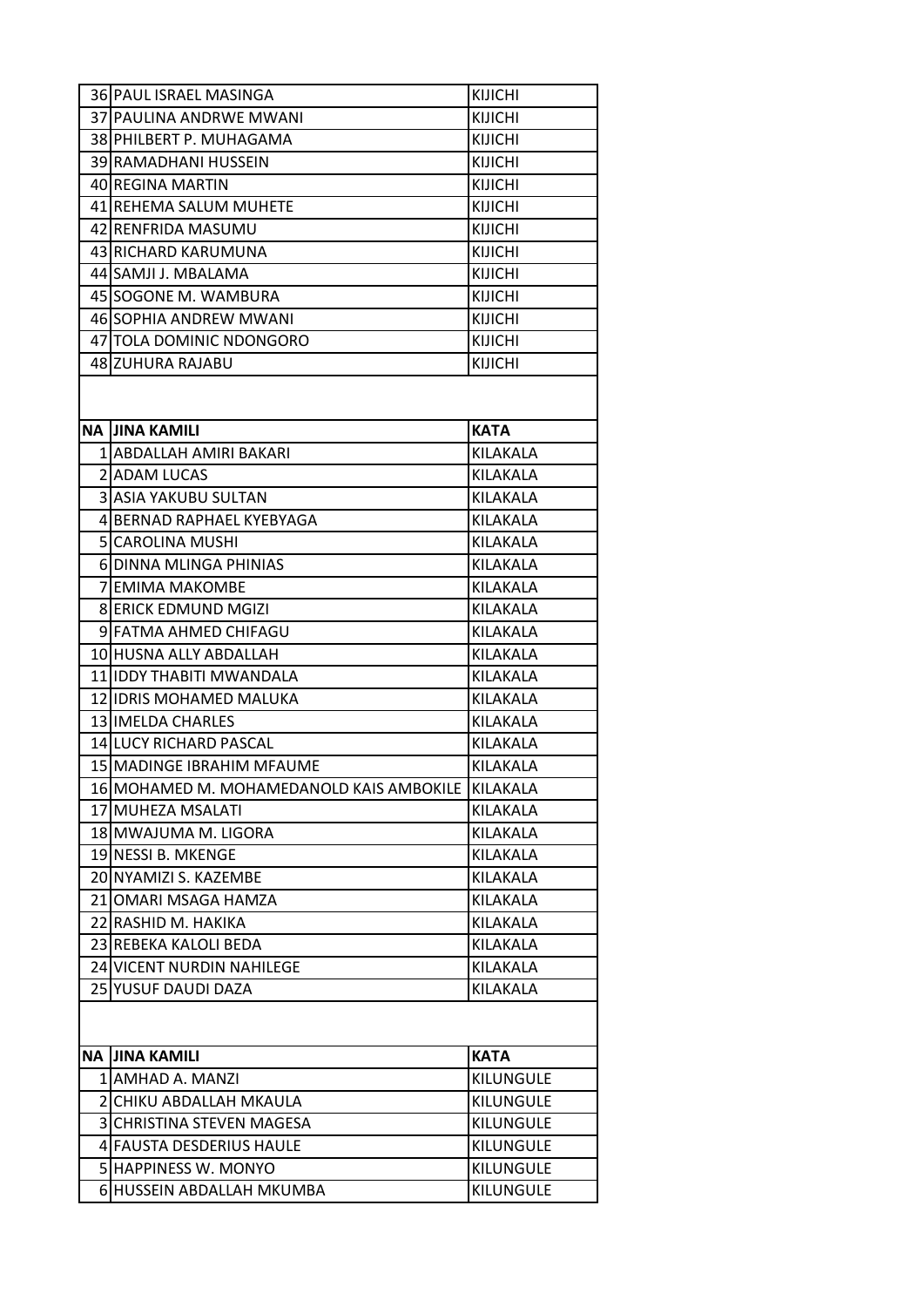| KILUNGULE<br>KILUNGULE<br><b>KILUNGULE</b><br>KILUNGULE<br>KILUNGULE<br>KILUNGULE<br>KILUNGULE<br><b>KILUNGULE</b><br><b>KILUNGULE</b><br>KILUNGULE<br>KILUNGULE<br>KILUNGULE<br><b>KILUNGULE</b><br>KILUNGULE<br>KILUNGULE<br>KILUNGULE<br><b>KILUNGULE</b> |
|--------------------------------------------------------------------------------------------------------------------------------------------------------------------------------------------------------------------------------------------------------------|
|                                                                                                                                                                                                                                                              |
|                                                                                                                                                                                                                                                              |
|                                                                                                                                                                                                                                                              |
|                                                                                                                                                                                                                                                              |
|                                                                                                                                                                                                                                                              |
|                                                                                                                                                                                                                                                              |
|                                                                                                                                                                                                                                                              |
|                                                                                                                                                                                                                                                              |
|                                                                                                                                                                                                                                                              |
|                                                                                                                                                                                                                                                              |
|                                                                                                                                                                                                                                                              |
|                                                                                                                                                                                                                                                              |
|                                                                                                                                                                                                                                                              |
|                                                                                                                                                                                                                                                              |
|                                                                                                                                                                                                                                                              |
|                                                                                                                                                                                                                                                              |
|                                                                                                                                                                                                                                                              |
|                                                                                                                                                                                                                                                              |
|                                                                                                                                                                                                                                                              |
| <b>KATA</b>                                                                                                                                                                                                                                                  |
| KURASINI                                                                                                                                                                                                                                                     |
| <b>KURASINI</b>                                                                                                                                                                                                                                              |
| <b>KURASINI</b>                                                                                                                                                                                                                                              |
| <b>KURASINI</b>                                                                                                                                                                                                                                              |
| <b>KURASINI</b>                                                                                                                                                                                                                                              |
| <b>KURASINI</b>                                                                                                                                                                                                                                              |
| <b>KURASINI</b>                                                                                                                                                                                                                                              |
| <b>KURASINI</b>                                                                                                                                                                                                                                              |
| <b>KURASINI</b>                                                                                                                                                                                                                                              |
| <b>KURASINI</b>                                                                                                                                                                                                                                              |
| KURASINI                                                                                                                                                                                                                                                     |
| <b>KURASINI</b>                                                                                                                                                                                                                                              |
| <b>KURASINI</b>                                                                                                                                                                                                                                              |
| <b>KURASINI</b>                                                                                                                                                                                                                                              |
| <b>KURASINI</b>                                                                                                                                                                                                                                              |
| KURASINI                                                                                                                                                                                                                                                     |
| <b>KURASINI</b>                                                                                                                                                                                                                                              |
| <b>KURASINI</b>                                                                                                                                                                                                                                              |
| <b>KURASINI</b>                                                                                                                                                                                                                                              |
| <b>KURASINI</b>                                                                                                                                                                                                                                              |
| KURASINI                                                                                                                                                                                                                                                     |
| <b>KURASINI</b>                                                                                                                                                                                                                                              |
| <b>KURASINI</b>                                                                                                                                                                                                                                              |
| <b>KURASINI</b>                                                                                                                                                                                                                                              |
| <b>KURASINI</b>                                                                                                                                                                                                                                              |
| KURASINI                                                                                                                                                                                                                                                     |
|                                                                                                                                                                                                                                                              |
| <b>KURASINI</b><br><b>KURASINI</b>                                                                                                                                                                                                                           |
|                                                                                                                                                                                                                                                              |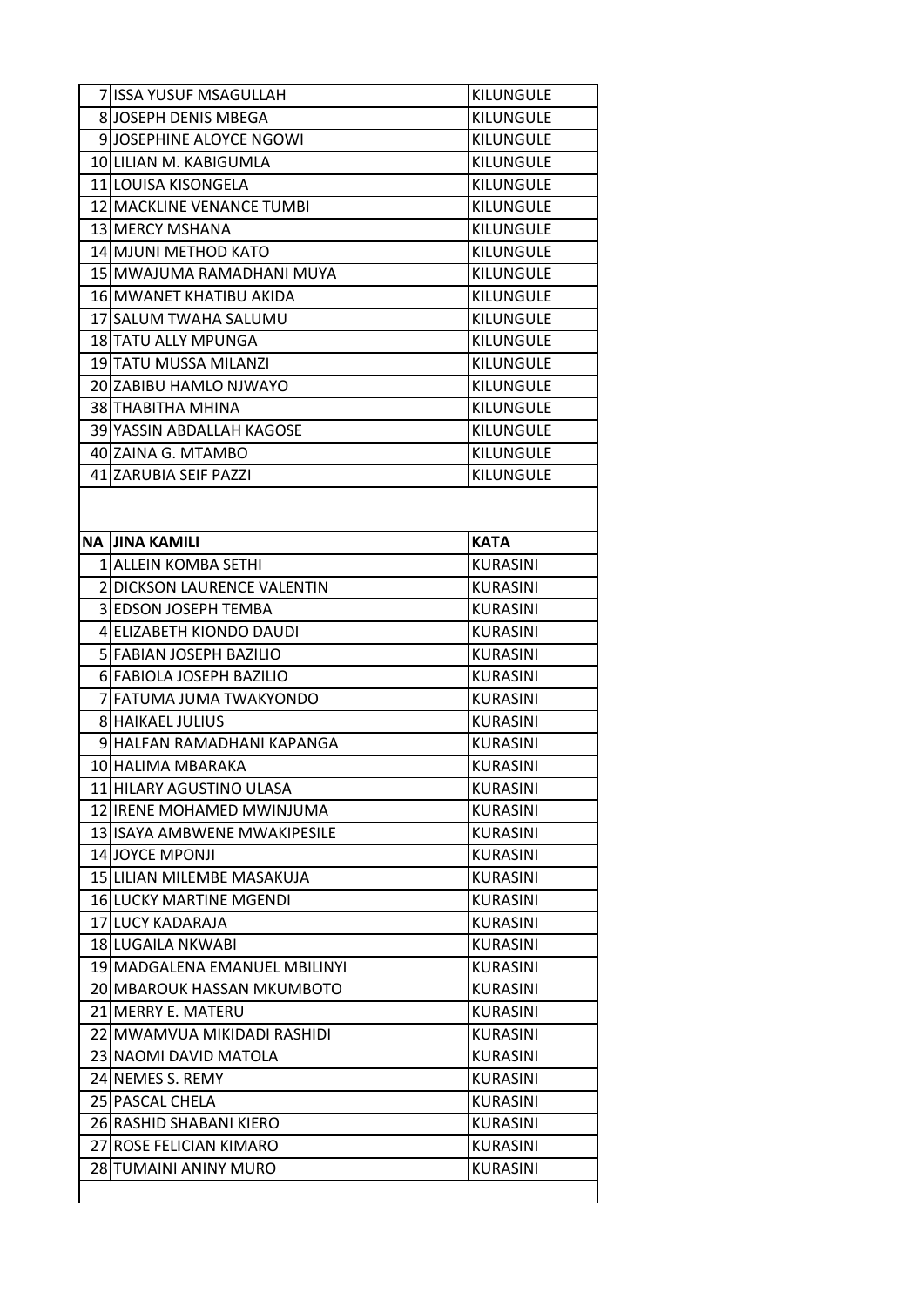|           | NA IJINA KAMILI                   | <b>KATA</b> |
|-----------|-----------------------------------|-------------|
|           | 1 AMANI RAMADHANI HAMISI          | MAKANGARAWE |
|           | 2IADAM HAMIDU JUMA                | MAKANGARAWE |
|           | <b>3 ALEN ANDREW MHINA</b>        | MAKANGARAWE |
|           | 4 ALEX MLOSA                      | MAKANGARAWE |
|           | 5 JALLY MHINA                     | MAKANGARAWE |
|           | <b>6 ANDREW JOHN TCHINYANGIKE</b> | MAKANGARAWE |
|           | 7 JANNA SIMON MALISA              | MAKANGARAWE |
|           | 8 ASHA RAJABU MZIRAY              | MAKANGARAWE |
|           | 9IBAKARI MOHAMED                  | MAKAMGARAWE |
|           | 10 BIMKUBWA HALID                 | MAKANGARAWE |
|           | 11 DENIS SEDINAND MOYO            | MAKANGARAWE |
|           | 12 ELYBARAKA CHARLES KIMARO       | MAKANGARAWE |
|           | 13 EMMANUEL JOHN NKWEPA           | MAKANGARAWE |
|           | 14 ERIC ALPHONCE MWAILUNGA        | MAKANGARAWE |
|           | <b>15 ESTER HAULE</b>             | MAKANGARAWE |
|           | 16 GELLY D. MWAHELA               | MAKANGARAWE |
| 17I       | <b>GODFREY GERALD MTIKA</b>       | MAKANGARAWE |
|           | 18 HADFIDHI MBARAKA               | MAKANGARAWE |
|           | 19 HAFIDHI JAMAL ABEDI            | MAKANGARAWE |
|           | 20 HATIBU A. KIBAVU               | MAKANGARAWE |
|           | 21 HUSNA JUMANNE MUSSA            | MAKANGARAWE |
|           | 22 IIBRAHIM MADEHELE              | MAKANGARAWE |
|           | 23 IIBRAHIM RAJAB NAMWERA         | MAKANGARAWE |
|           | 24 JAMES J. NYAGAWA               | MAKANGARAWE |
|           | 25 JJANE JOHN NDIMI               | MAKANGARAWE |
|           | <b>26 JEREMIAH MOSES</b>          | MAKANGARAWE |
|           | 27 JUNNEIDY FORTUNATUS UPIKI      | MAKANGARAWE |
|           | 28 KAMBARAGE MOHAMED              | MAKAMGARAWE |
|           | 29 LYDIA JOSHUA JAHA              | MAKANGARAWE |
|           | 30 MARIAM HALFAN                  | MAKANGARAWE |
|           | 31 MARIAM JUMANNE MUSSA           | MAKANGARAWE |
|           | 32 MARYAM K. SHABANI              | MAKANGARAWE |
|           | 33 MASHEHE MOHAMED JAFAR          | MAKANGARAWE |
|           | 34 NASSORO RASHID                 | MAKAMGARAWE |
|           | 35 NEEMA K, MANYAMA               | MAKANGARAWE |
|           | 36 NEEMA YUNUS MANYAMA            | MAKANGARAWE |
|           | 37 <b>IPETER THOMAS LIMU</b>      | MAKANGARAWE |
|           | 38 PRINCE MAMBOSO                 | MAKAMGARAWE |
|           | 39 RESTUTA DEOGRATUS RULANGALANGA | MAKANGARAWE |
|           | 40 ROSE MCHOME                    | MAKAMGARAWE |
|           | 41 SALIMA RASHIDI                 | MAKANGARAWE |
|           | 42 SALMA KINEGA                   | MAKANGARAWE |
|           | 43 SALMA NASSAN KINEGA            | MAKANGARAWE |
|           | 44 SEBASTIAN ALEXANDER MKUDE      | MAKANGARWE  |
|           | 45 YUSUPH MNINGA                  | MAKANGARAWE |
|           |                                   |             |
|           |                                   |             |
| <b>NA</b> | <b>JINA KAMILI</b>                | <b>KATA</b> |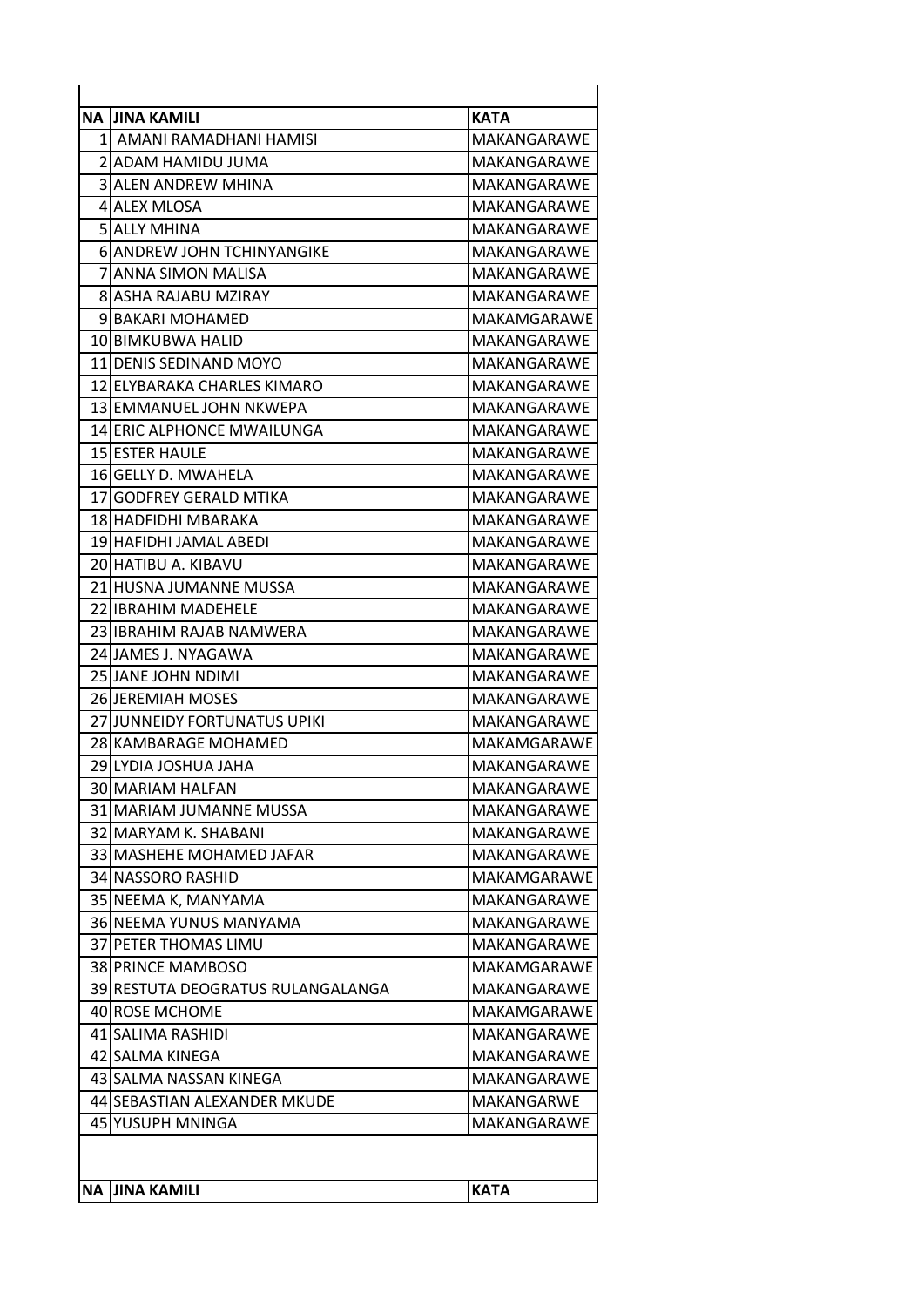|           | 1 ABDUL M. ABBAS               | MBAGALA            |
|-----------|--------------------------------|--------------------|
|           | 2 ABDUL M. SETA                | MBAGALA            |
|           | 3 ABDULAZIZ ALLY HASSAN        | MBAGALA            |
|           | 4 ABUBAKARI HASIMU MAYUNGI     | MBAGALA            |
|           | <b>5 ASIA HAMIS ALLY</b>       | MBAGALA            |
|           | 6 GRACE M. HANDO               | MBAGALA            |
|           | 7 HADIJA A. MBAGA              | MBAGALA            |
|           | 8 JAPHETH J. POYO              | MBAGALA            |
|           | 9JJOASH MANGUGI                | MBAGALA            |
|           | 10 JOSHUA B. MWASIMBA          | MBAGALA            |
|           | 11 LEA GUERINO KIBIKI          | MBAGALA            |
|           | 12 MUSSA KASUBI                | MBAGALA            |
|           | 13 MWICHANDE NTILA SAID        | MBAGALA            |
|           | 14 NICKSON P. KUBOJA           | MBAGALA            |
|           | 15 RASHID AHMED RAMADHANI      | MBAGALA            |
|           | 16 RASHIDI MOHAMEDI NGAJUA     | MBAGALA            |
|           | 17 SAFAA M. ZUHERI             | MBAGALA            |
|           | 18 SHABAN HEMED BAKARI         | MBAGALA            |
|           | 19 YASINTA ERICK NYANGI        | MBAGALA            |
|           | 20 ZAWADI ATHUMANI             | MBAGALA            |
|           | 21 HAKIMU NGONGONGO            | MBAGALA            |
|           | 22 HAMIS MSIGALA               | MBAGALA            |
|           | 23 HAMISI MOHAMEDI KALULU      | MBAGALA            |
|           | 24 HAPPYMARIA CHRLES CHALLE    | MBAGALA            |
|           | 25 HUSEN RAJAB ILANFYA         | MBAGALA            |
|           | 26 IDDI SEIF MWIPI             | MBAGALA            |
|           | 27 JAZILA SHABANI MRUTU        | MBAGALA            |
|           | 28 JEMIMA S. MROPE             | MBAGALA            |
|           | 29 JESCA HURT MAKUNDI          | MBAGALA            |
|           | 30 KELVIN ABDIEL KIONDO        | MBAGALA            |
|           | 25 MANG'ANG'A BONIFACE WISENDA | MBAGALA            |
|           | 26 MOHAMED MWISHEHE            | MBAGALA            |
|           | 27 INEEMA EZRA MWAIPAYA        | MBAGALA            |
|           | 28 NELLY MTITU                 | MBAGALA            |
|           |                                |                    |
|           |                                |                    |
| <b>NA</b> | <b>JINA KAMILI</b>             | <b>KATA</b>        |
|           | 1 BAKARI JUMA KIPANDE          | MBAGALA KUU        |
|           | 2 BERNAD B. URASSA             | <b>MBAGALA KUU</b> |
|           | 3 BETSON ESROM                 | MBAGALA KUU        |
|           | 4 CHARLES ONYANGO              | <b>MBAGALA KUU</b> |
|           | <b>5 GIFT MWAMWALA</b>         | <b>MBAGALA KUU</b> |
|           | 6 GRACE NDELIMBI ULOMI         | MBAGALA KUU        |
|           | 7 HABIBA OMARY MSHANA          | <b>MBAGALA KUU</b> |
|           | 8 HASANI T. MWINYIGOHA         | MBAGALA KUU        |
|           | <b>9 HATIBU PAUL</b>           | <b>MBAGALA KUU</b> |
|           | 10 HUMFREY DASTAN GWAMAKA      | <b>MBAGALA KUU</b> |
|           | 11 IRENE MWABAGI               | MBAGALA KUU        |
|           | 12 JENIPHER ABIUDI             | <b>MBAGALA KUU</b> |
|           | 13 MASOUD OMARY LIWESA         | MBAGALA KUU        |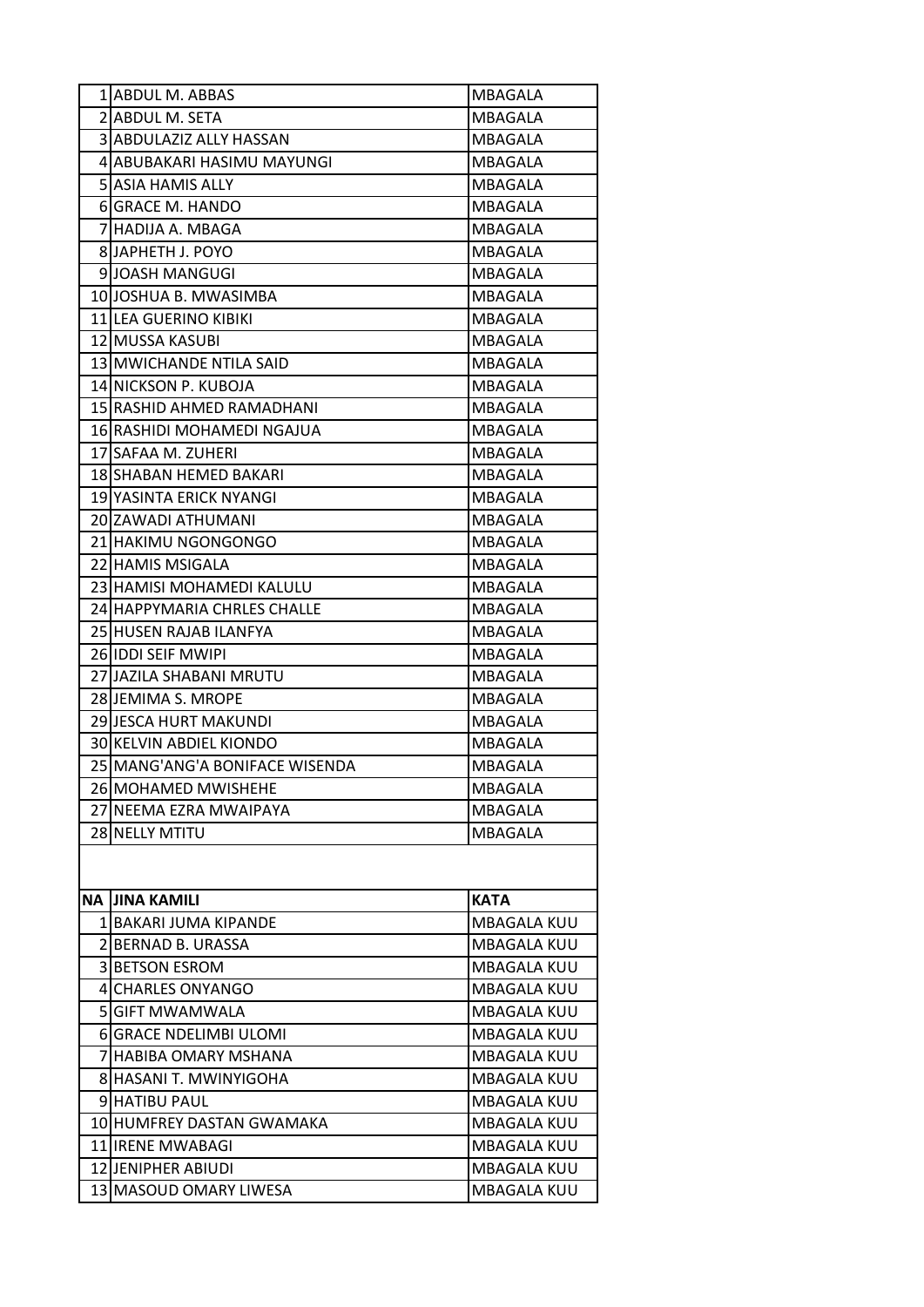| 14 MESIA ETHABETH MNYANI                   | <b>MBAGALA KUU</b> |
|--------------------------------------------|--------------------|
| 15 NAMEE KASSIMU SELEMAN                   | <b>MBAGALA KUU</b> |
| 16 NANCE KASSIM SULEIMAN                   | <b>MBAGALA KUU</b> |
| 17 PECK MFUGALE                            | <b>MBAGALA KUU</b> |
| 18 PRISCA WILLIAM MAGAWA                   | MBAGALA KUU        |
| 19 RADHIA ABDI HUSSEN                      | <b>MBAGALA KUU</b> |
| 20 REGINA MBWILE                           | <b>MBAGALA KUU</b> |
| 21 SAIDA SALIM JUMA                        | <b>MBAGALA KUU</b> |
| 22 SAIDA SALIMU JUMA                       | <b>MBAGALA KUU</b> |
| 23 SALUM SAIDI CHIKAME                     | MBAGALA KUU        |
| 24 SARA JOHN MWOLEKA                       | <b>MBAGALA KUU</b> |
| 25 SHABANI HASSANI MBARAKA                 | <b>MBAGALA KUU</b> |
| 26ISHALIDHAD AMAN IBRAHIM                  | <b>MBAGALA KUU</b> |
| 27 STEPHANO M. MUHINJO                     | <b>MBAGALA KUU</b> |
| 28 ZULFA SHAHARUSADU MUSSA                 | <b>MBAGALA KUU</b> |
| NA IJINA KAMILI                            | <b>KATA</b>        |
| 1 IATHUMAN JUMA MKINA                      | <b>MIANZINI</b>    |
| 2 BIBIE A. STAMBULI                        | <b>MIANZINI</b>    |
| 3 EDFONCE N. KACHALA                       | <b>MIANZINI</b>    |
| 4 FADHILI ABDUL MAKWENDO                   | <b>MIANZINI</b>    |
| <b>5 GLORY SOMALD</b>                      | <b>MIANZINI</b>    |
| 6 HUSNA MUSSA NASSIBU                      | <b>MIANZINI</b>    |
| 7 ISSA SEIF BOMBWE                         | <b>MIANZINI</b>    |
| <b>8IKHALID RAJAB</b>                      | <b>MIANZINI</b>    |
| 9 SAIMON EDWARD NYONGESA                   | <b>MIANZINI</b>    |
| 10 STELLA P. NGAMBEKI                      | <b>MIANZINI</b>    |
| 11 SULFA Z. SIMON                          | <b>MIANZINI</b>    |
| 12 TITO N. KIMBULU                         | <b>MIANZINI</b>    |
| 13IOMARY NASSORO KIOZA                     | <b>MIANZINI</b>    |
| 14 PILI H RAMADHANI                        | <b>MIANZINI</b>    |
| 15 RAMLA HASSAN NYAMBI                     | <b>MIANZINI</b>    |
| 16lRAZACK JUMA                             | <b>MIANZINI</b>    |
| 17 SAMIMU S. KALIMANG'ASI                  | <b>MIANZINI</b>    |
| 18 SELEMANI SAIDI CHIVI                    | <b>MIANZINI</b>    |
| 19 SHARIFA MOHAMED ATHUMAN                 | <b>MIANZINI</b>    |
| 20 SHIFRA MATHAYO HERMAN                   | <b>MIANZINI</b>    |
| 21 ITATUMOHAMED HUSSEIN                    | <b>MIANZINI</b>    |
|                                            |                    |
| NA JINA KAMILI                             | <b>KATA</b>        |
| 1 ABDALLA SUFIANI                          | <b>MIBURANI</b>    |
| 2 ABDUL WAKIL HASSAN                       | <b>MIBURANI</b>    |
| 3 ALLY ABDUL SIMBA                         | <b>MIBURANI</b>    |
| 4 AMINA S. MATIKO                          | <b>MIBURANI</b>    |
| 5 ANNA ZACHARIA                            | <b>MIBURANI</b>    |
| 6 ASIA JUMA MLELA                          | <b>MIBURANI</b>    |
|                                            | <b>MIBURANI</b>    |
| 7 BAHATI JANGA<br><b>8 BONITHA KISWEKA</b> | <b>MIBURANI</b>    |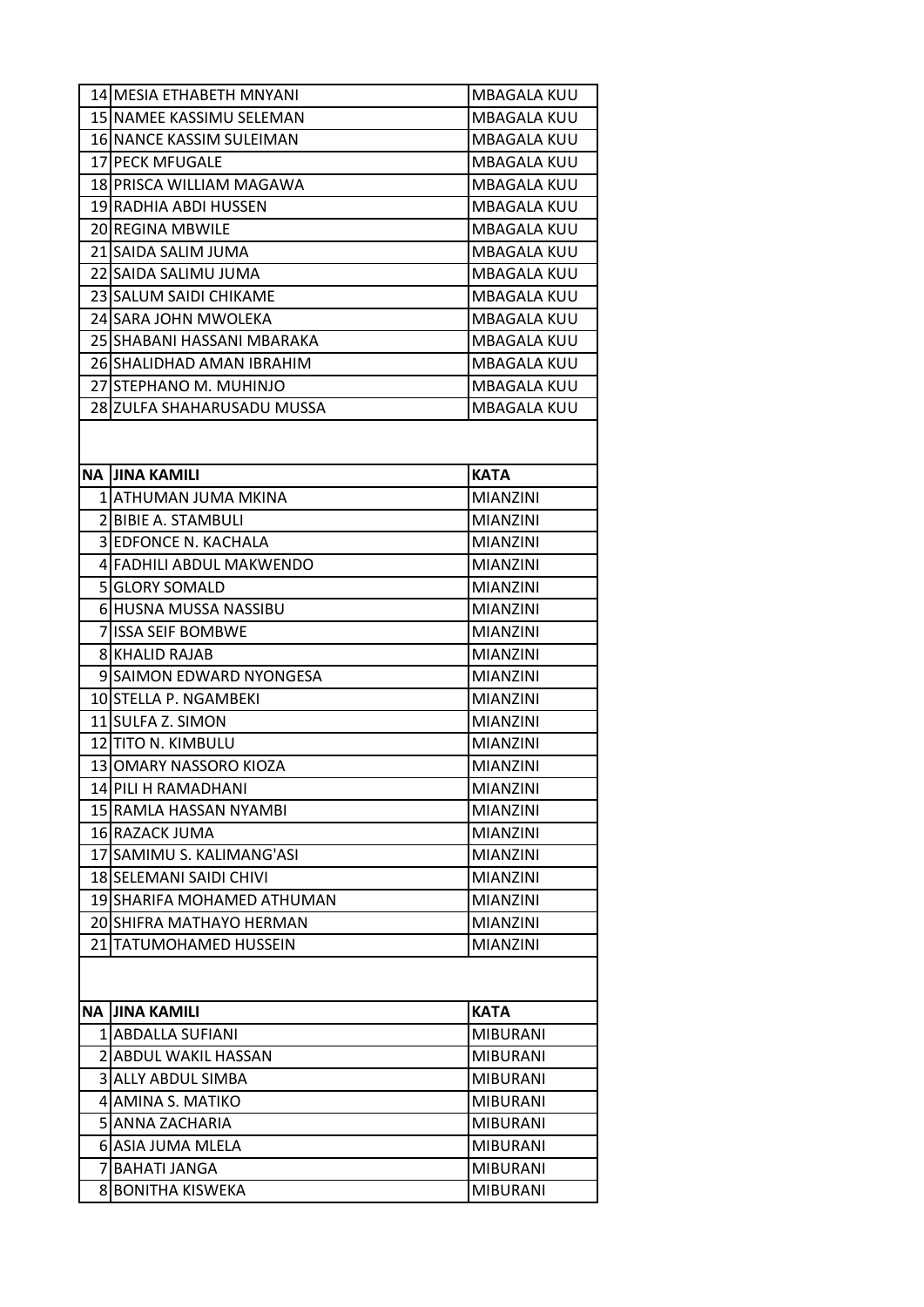|           | 9 CLEMENTINA MAKUBULI                        | <b>MIBURANI</b>              |
|-----------|----------------------------------------------|------------------------------|
|           | 10 ELIZABETH EDWARD MAKOI                    | <b>MIBURANI</b>              |
|           | 11 ESTER K. KATENDE                          | <b>MIBURANI</b>              |
|           | 12 EZEKIEL ANTHONY MATUNU                    | <b>MIBURANI</b>              |
|           | 13 FATUMA MATOLA                             | <b>MIBURANI</b>              |
|           | 14 FAUSTA JOACHIM BIHUNGU                    | <b>MIBURANI</b>              |
|           | 15 FINA NEEMA FELIX                          | <b>MIBURANI</b>              |
|           | 16 HADIJA M MSABAHA                          | <b>MIBURANI</b>              |
|           | 17 HELLEN JOSHUA JAHA                        | <b>MIBURANI</b>              |
|           | 18 HIDAYA LUKONGO                            | <b>MIBURANI</b>              |
|           | 19 HUSNA KASSIM                              | <b>MIBURANI</b>              |
|           | 20 HUSSEIN AHMAD MILANZI                     | <b>MIBURANI</b>              |
|           | 21 JACKLINE DAVID                            | <b>MIBURANI</b>              |
|           | 22 JACQUELINE MONYO                          | <b>MIBURANI</b>              |
|           | 23 JUMA NDWANGILA                            | <b>MIBURANI</b>              |
|           | 24 KELVIN RUGAZIA                            | <b>MIBURANI</b>              |
|           | 25 LEONARD YOHANA                            | <b>MIBURANI</b>              |
|           | 26 MARIAM KIZUGUTO                           | <b>MIBURANI</b>              |
|           | 27 MATHEW EVARIST POTELLA                    | <b>MIBURANI</b>              |
|           | 28 MBWANA ATHUMAN KOJA                       | <b>MIBURANI</b>              |
|           | 29 MWAJUA KHASIM                             | <b>MIBURANI</b>              |
|           | 30 NARGIS NURAL LADHA                        | <b>MIBURANI</b>              |
|           | 31 NURU MESHACK                              | <b>MIBURANI</b>              |
|           | 32 PRAAYLORD SHUMA                           | <b>MIBURANI</b>              |
|           | 33 REHEMA ANTHONY LAURENT                    | <b>MIBURANI</b>              |
|           | 34 RICHARD JOHN                              | <b>MIBURANI</b>              |
|           | 35 SABRI NASSOR SWALEHE                      | <b>MIBURANI</b>              |
|           | 36 SABRINA PATRICK MAKOMBE                   | <b>MIBURANI</b>              |
|           | 37 SENKONDO MYOMBO                           | <b>MIBURANI</b>              |
|           | 38 SHABANI YUSUPH RAMADHANI                  | <b>MIBURANI</b>              |
|           | 39 SHAFAA NASSORO                            | <b>MIBURANI</b>              |
|           | 40 SWAUM ATHUMAN BAKARI                      | <b>MIBURANI</b>              |
|           | 41 THERESIA KANEMILE                         | <b>MIBURANI</b>              |
|           | 42 TITUS G. CHENGULA                         | <b>MIBURANI</b>              |
|           | 43 VICTORIA THOMAS KIGWA                     | <b>MIBURANI</b>              |
|           | 44 WINNIE MUNISH                             | <b>MIBURANI</b>              |
|           | 45 YASIN ABDALLH KAGOSE                      | <b>MIBURANI</b>              |
|           | 46 ZAINABU MENG'ATI                          | <b>MIBURANI</b>              |
|           | 47 ZAINABU SADIKI MENG'AYI                   | <b>MIBURANI</b>              |
|           |                                              |                              |
|           |                                              |                              |
| <b>NA</b> | <b>JINA KAMILI</b>                           | <b>KATA</b>                  |
|           | 1 ABDALLAH MOHAMED NDAGULA                   | <b>MTONI</b>                 |
|           |                                              |                              |
|           | 2 ABDUL HASSAN SHAA                          | <b>MTONI</b>                 |
|           | 3 ADOLFPH SALUM MANGALA                      | <b>MTONI</b>                 |
|           | 4 ALLY MUSTAPHA                              | <b>MTONI</b>                 |
|           | 5 AMIR ISMAIL MKONJERA                       | <b>MTONI</b>                 |
|           | 6 ARAFA SHABAN MBWELLA                       | <b>MTONI</b>                 |
|           | 7 AWADHI CHIKOLO<br>8 BARAKA FIDELIS RAYMOND | <b>MTONI</b><br><b>MTONI</b> |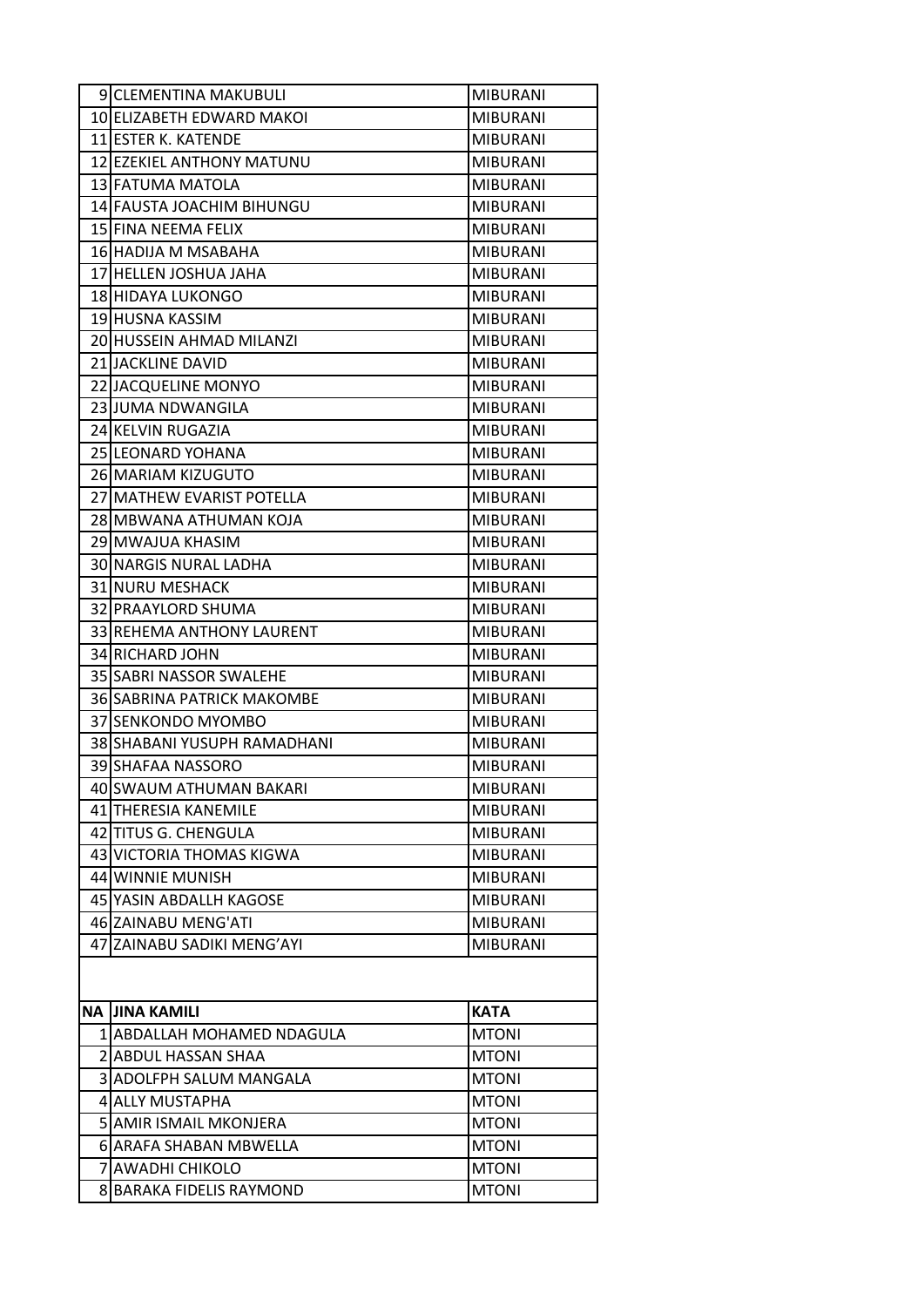| <b>9 BLESS PETER MINGA</b>        | <b>MTONI</b> |
|-----------------------------------|--------------|
| 10 DORAH M. MASHAURI              | <b>MTONI</b> |
| 11 IDORICA J.BIHUNGU              | <b>MTONI</b> |
| 12 EMILIAN JOHN GOLDEN            | <b>MTONI</b> |
| 13 EMMANUEL PASTORY MAJURA        | <b>MTONI</b> |
| 14 JESHE YASIN AMIRI              | <b>MTONI</b> |
| 15 ESTTANER Z. KIVIYO             | <b>MTONI</b> |
| 16 FIDEA KALINDAGA                | <b>MTONI</b> |
| 17 GIDEON MICHAEL NCHIMBI         | <b>MTONI</b> |
| <b>18 GLOLIA DANIEL KITEA</b>     | <b>MTONI</b> |
| 19IGODFREY FELIX NNKO             | <b>MTONI</b> |
| 20 HAIRUNI HARUNA                 | <b>MTONI</b> |
| 21 HARIFA WAISAKA                 | <b>MTONI</b> |
| 22 HARITA WAISAKA                 | <b>MTONI</b> |
| 23 HERINA KISONGELA               | <b>MTONI</b> |
| 24IHIJA MAKAMBA                   | <b>MTONI</b> |
| 25 IBRAHIM HAMZA                  | <b>MTONI</b> |
| 26 JIBRAHIM NDAKA                 | <b>MTONI</b> |
| 27 ISAAC ANANGISYE MWAITUBI       | <b>MTONI</b> |
| 28 JACKOB MLAY                    | <b>MTONI</b> |
| 29 JAMAL H. MOHAMED               | <b>MTONI</b> |
| <b>30 JOSEPH PATRICK NYAITIKA</b> | <b>MTONI</b> |
| 31 KAREN E. MAEDA                 | <b>MTONI</b> |
| 32 LEAH DEUSDEDIT                 | <b>MTONI</b> |
| 33 MAIMUNA S. AHMADI              | <b>MTONI</b> |
| 34 MALAK A. MWAKYUSA              | <b>MTONI</b> |
| 35 MARTHA MASOLWA                 | <b>MTONI</b> |
| <b>36 MARY SABATH MUKUKU</b>      | <b>MTONI</b> |
| 37 MUSSA MOSHI KIMIZI             | <b>MTONI</b> |
| 38 MWAJUMA A. KIMBANGA            | <b>MTONI</b> |
| 39 NASRA R. ABDALLAH              | <b>MTONI</b> |
| 40 NOELA PATRICK                  | <b>MTONI</b> |
| 41 NUHU BAKARI CHANYIKA           | <b>MTONI</b> |
| 42 REHEMA JUMA NAWELE             | <b>MTONI</b> |
| 43 SABRINA O. HAMIS               | <b>MTONI</b> |
| 44 SARA S. MAMBOSHO               | <b>MTONI</b> |
| 45 ZENA ABEID MBAKO               | <b>MTONI</b> |
|                                   |              |
|                                   |              |
| NA JINA KAMILI                    | <b>KATA</b>  |
| 1 ALLY MFAUME BALAKELO            | SANDALI      |
| 2 AMINA A. ABDALLAH               | SANDALI      |
| 3 ASHA ALFAN SELEMAN              | SANDALI      |
| 4 BADRU MOHAMMED MNUKA            | SANDALI      |
| 5 CHRISTINA J. MBAYUWAYU          | SANDALI      |
| 6 DEBORA GORDON                   | SANDALI      |
| 7 DENIC MARIUS KAPINGA            | SANDALI      |
| <b>8 ERNEST MAHOMBA</b>           | SANDALI      |
| 9 EVA EDWIN                       | SANDALI      |
| 10 FEISAL SUBI SALEHE             | SANDALI      |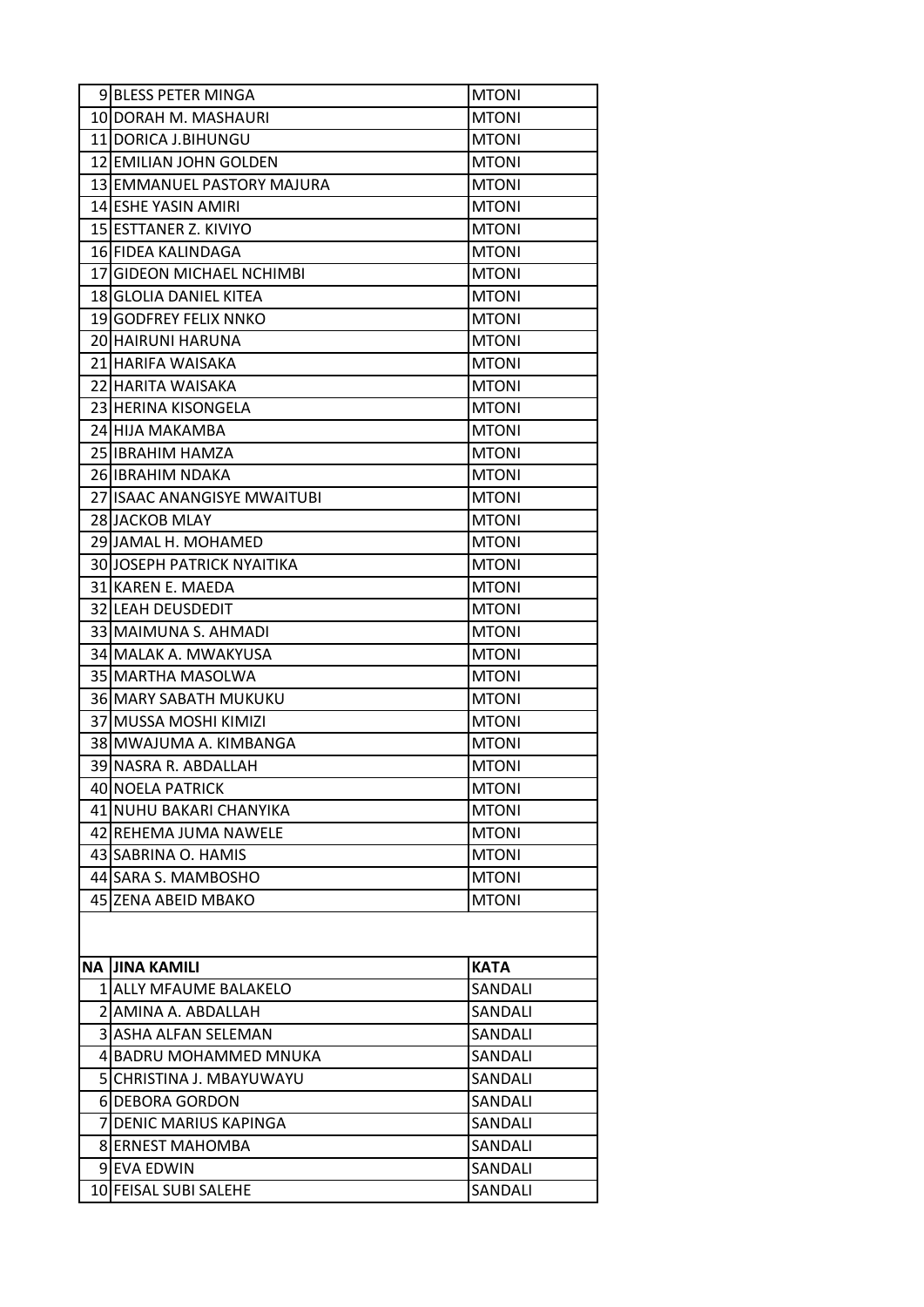| 11 GRACE O. KIMARO          | SANDALI        |
|-----------------------------|----------------|
| 12 HAWA E. MWANGA           | SANDALI        |
| 13 INNOCENT KIMARO          | SANDALI        |
| 14 IRENE MALYA              | SANDALI        |
| 15 JUMA HAMIDU NGWELE       | SANDALI        |
| 16 KUDRAT ALLY              | SANDALI        |
| 17 KYARUZI JOVINA           | SANDALI        |
| 18 LATIFA SHABANI SAID      | SANDALI        |
| 19 LUISA KIRENGA            | SANDALI        |
| 20 MAJID KAPOLO             | SANDALI        |
| 21 MARIAM SELEMANI MADENI   | SANDALI        |
| 22 MATILDA JOH KIPEKE       | SANDALI        |
| 23 MBAZI ELIDAIMA MARISA    | SANDALI        |
| 24 MKALAGALE JUMA TUPA      | SANDALI        |
| 25 NAZISHI MOHAMED MADEA    | SANDALI        |
| 26 NURATH S. RAMADHANI      | SANDALI        |
| 27 ONESMO STEVEN            | SANDALI        |
| 28 PAUL MOKIWA              | SANDALI        |
| 29 PILI H. RAMADHANI        | SANDALI        |
| 30 POEL MGWENO              | SANDALI        |
| 31 PRISKA WARIOBA           | SANDALI        |
| 32 RAHMA SUDI MOHAMED       | SANDALI        |
| 33 REHEMA AMIRAJI JUMA      | SANDALI        |
| 34 REOSEMER J. KIZUGUTO     | SANDALI        |
| 35 RUKIA RAMADHANI TUA      | SANDALI        |
| 36 SADA YAHAYA SAID         | SANDALI        |
| 37 SAID KHALIFA MUNIS       | SANDALI        |
| 38 SHAN OMARY MADENGE       | SANDALI        |
| 39 VICTOR KIMHENGE          | SANDALI        |
| 40 WILLIAM A. TARIMO        | SANDALI        |
| 41 ZIADA R. ALMASI          | SANDALI        |
|                             |                |
|                             |                |
| NA JINA KAMILI              | <b>KATA</b>    |
| 1 ABDUL WLTER MOSHI         | <b>TANDIKA</b> |
| 2 ABDUL WOLTER MOSHI        | <b>TANDIKA</b> |
| 3 AISHA ABUBAKARI SAKI      | <b>TANDIKA</b> |
| 4 AISHA HASSAN MAHADHI      | <b>TANDIKA</b> |
| 5 ALAYA ATHUMAN SUNGA       | <b>TANDIKA</b> |
| 6 ALAYA ATHUMANI SUNGA      | <b>TANDIKA</b> |
| 7 ALEX JOHN OMOLO           | <b>TANDIKA</b> |
| 8 ALLY ATHUMANI LICHEMBA    | <b>TANDIKA</b> |
| <b>9 ALLY SAID KIHAMITE</b> | <b>TANDIKA</b> |
| 10 ASLAJI ALLY TANDIKO      | <b>TANDIKA</b> |
| 11 BONIFACE RAMADHANI       | <b>TANDIKA</b> |
| 12 CHONGELA SELEMANI        | <b>TANDIKA</b> |
| 13 CHONGERA SELEMANI        | <b>TANDIKA</b> |
| 14 IDENIS MARIANUS KAPINGA  | <b>TANDIKA</b> |
| <b>15 DORICE KAPOGO</b>     | <b>TANDIKA</b> |
| 16 EDWARD ABEL MANDWA       | <b>TANDIKA</b> |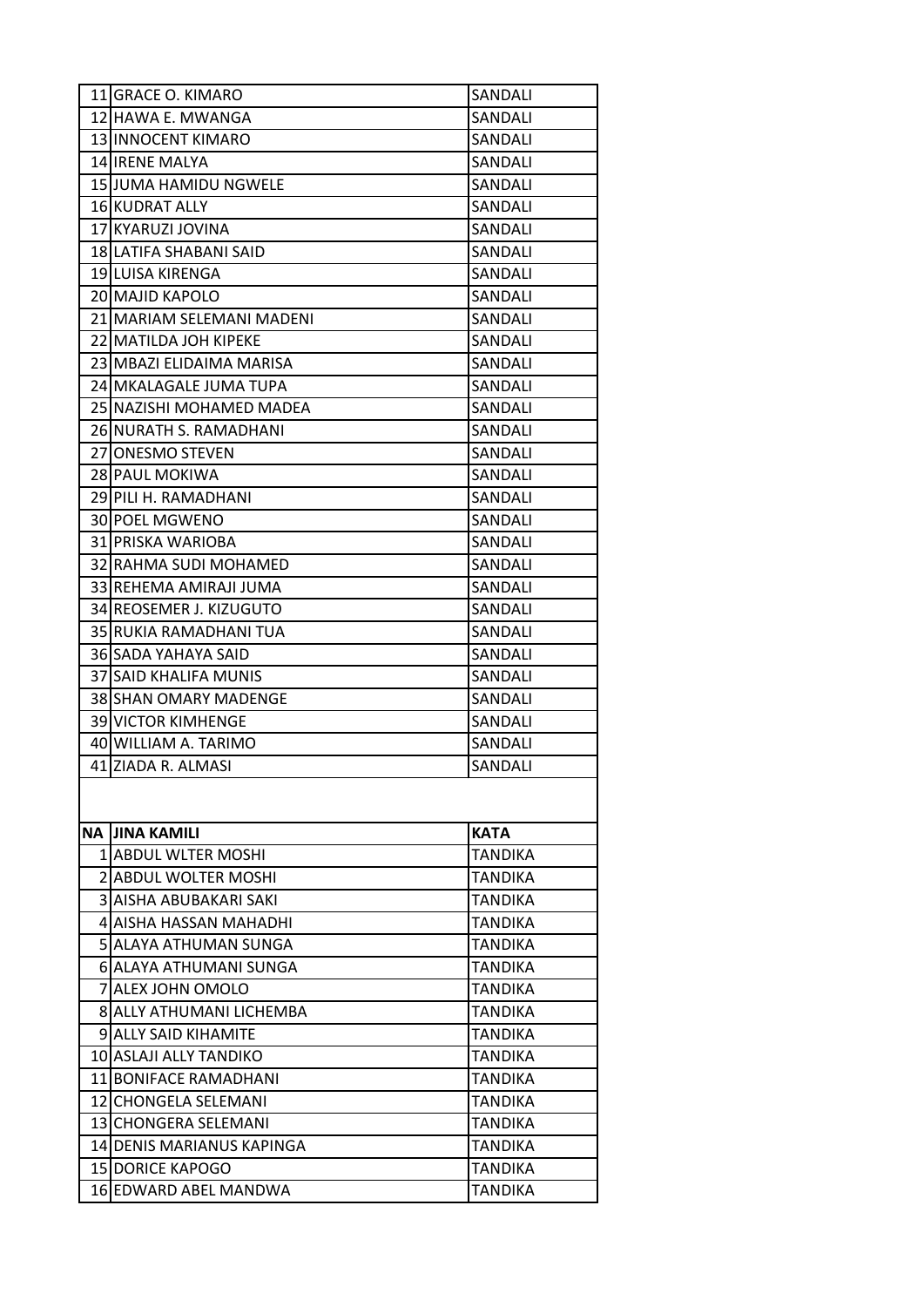| 17 FARIDA TWAHA ABDALLAH                      | <b>TANDIKA</b>                 |
|-----------------------------------------------|--------------------------------|
| 18 GLEDNES J. MUNUO                           | <b>TANDIKA</b>                 |
| 19 HAMISI JUMA MAKENGE                        | TANDIKA                        |
| 20 IBRAHIM YAHYA LUBOTILE                     | TANDIKA                        |
| 21 IKUPA LUCAS MWAKALINGA                     | <b>TANDIKA</b>                 |
| 22 ISSA RASHID ISSA                           | <b>TANDIKA</b>                 |
| 23 JULIET SAGINI                              | <b>TANDIKA</b>                 |
| 24 KELVIN MATHIAS SHIRIMA                     | <b>TANDIKA</b>                 |
| 25 LULU GOTFRID GABRIEL                       | TANDIKA                        |
| 26 MAGDALENA ELISA MOSHA                      | <b>TANDIKA</b>                 |
| 27 MALEKE GASPERT KKISYELI                    | <b>TANDIKA</b>                 |
| 28 MICHAEL ERNEST MAKILIKILIA                 | <b>TANDIKA</b>                 |
| 29 NEEMA A. ALBANO                            | TANDIKA                        |
| 30 OTHUMAN J. MBISILE                         | <b>TANDIKA</b>                 |
| 31 PENINA METHUSELA KABAKA                    | <b>TANDIKA</b>                 |
| 32 IPENINA METHUSELA KIBAKA                   | <b>TANDIKA</b>                 |
| 33 PETER PETRO MICHAEL                        | <b>TANDIKA</b>                 |
| <b>34 SAID SULTAN KINJENGE</b>                | TANDIKA                        |
| 35 SALAMA JOSEPH MLENGULE                     | <b>TANDIKA</b>                 |
| 36 SEFFU SUDI JOKOLO                          | <b>TANDIKA</b>                 |
| 37 VIOLA JULIUS MASAWE                        | <b>TANDIKA</b>                 |
|                                               |                                |
| <b>NA JINA KAMILI</b>                         | <b>KATA</b>                    |
| 1 ABDULKARIM FREDRICK SAME                    | <b>TEMEKE</b>                  |
| 2 AHMED SALUM HAMAD                           | <b>TEMEKE</b>                  |
| 3 AMAN KHAMIS RAMADHANI                       | <b>TEMEKE</b>                  |
| 4 ANGELINA BONGI                              | <b>TEMEKE</b>                  |
| 5 AROLD DANIEL ADIL                           | <b>TEMEKE</b>                  |
| 6 AROLD DANIEL ADILI                          | <b>TEMEKE</b>                  |
| lATKA MSHAMU SALIMU                           | <b>TEMEKE</b>                  |
| 8 BONIFACE MICHAEL KABUTA                     | <b>TEMEKE</b>                  |
| 9 BONIFACEMICHAEL KABUTA                      | <b>TEMEKE</b>                  |
| 10 BRIAN A. SAMBA                             | <b>TEMEKE</b>                  |
| 11 DANIEL Z. MANUMBU                          | <b>TEMEKE</b>                  |
| 12 DWASI ILANGA                               | <b>TEMEKE</b>                  |
| 13 FAISAL MUIDHIRU MOHAMED                    | <b>TEMEKE</b>                  |
| 14 FARIDA HAULE                               | <b>TEMEKE</b>                  |
| 15 FATUMA ALLY                                | <b>TEMEKE</b>                  |
| 16 FRANK MAJALIWA                             | <b>TEMEKE</b>                  |
| 17 GIFT ROBERT                                | <b>TEMEKE</b>                  |
| 18 GLADNESS KIMOMWE                           | <b>TEMEKE</b>                  |
| 19 HAMIDU HIJJA HAMIDU                        | <b>TEMEKE</b>                  |
| 20 HARUNA ABDUL KWANGAYA                      | <b>TEMEKE</b>                  |
| 21 ISSIAKA YASINI                             | <b>TEMEKE</b>                  |
| 22 JANE DAMIAN                                | <b>TEMEKE</b>                  |
| 23 JOHN NDUMI SHUMA                           | <b>TEMEKE</b>                  |
| 24 JULIANA N. ALFRED                          | <b>TEMEKE</b>                  |
| 25 KHADIJA RAMADHANI<br>26 LEONARD R. MAVULLA | <b>TEMEKE</b><br><b>TEMEKE</b> |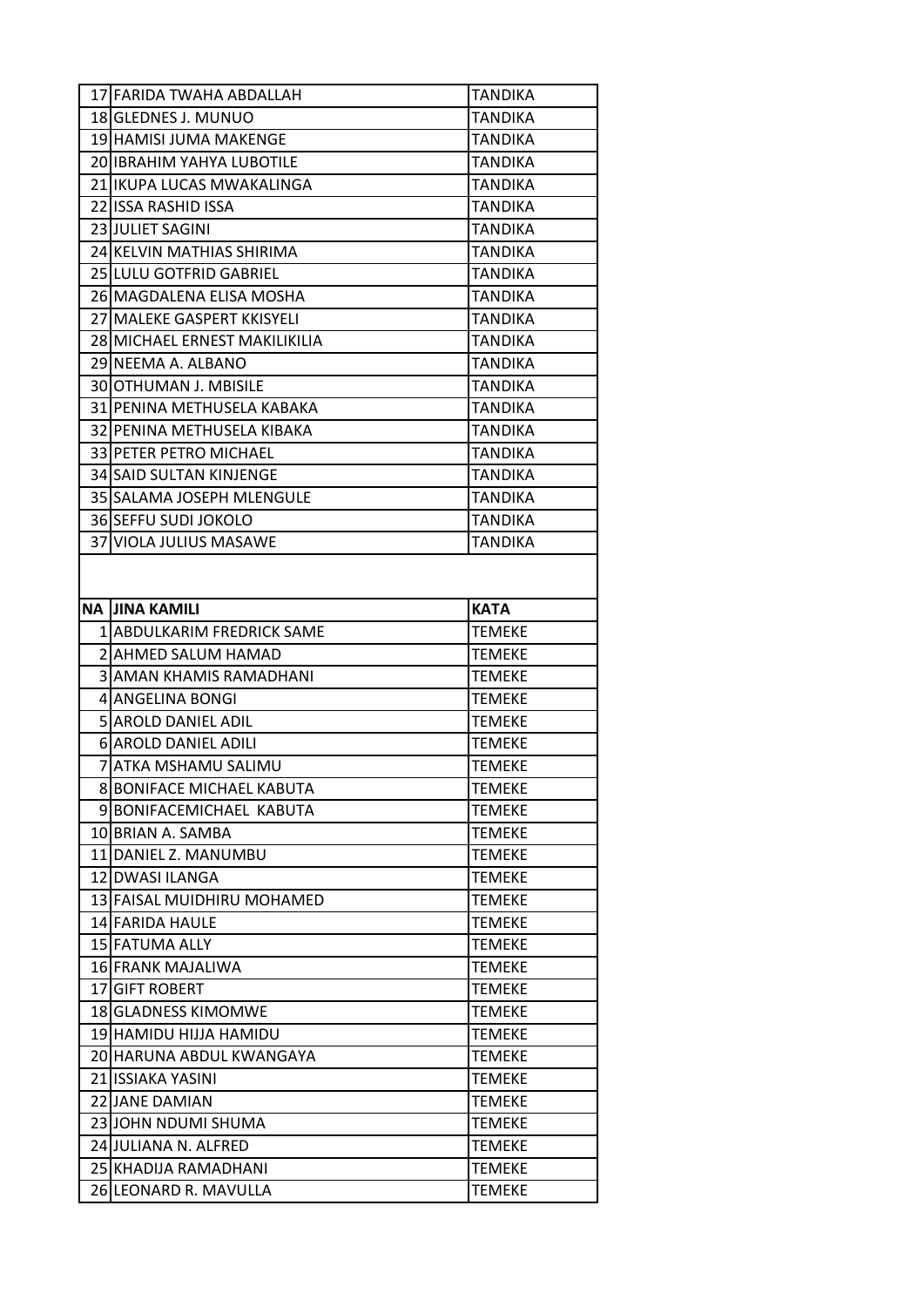| 27 MANDINCE IBRAHIM MFAUME    | <b>TEMEKE</b>   |
|-------------------------------|-----------------|
| 28 MASAKA JIDAYI              | <b>TEMEKE</b>   |
| 29 MSANGULA SAIDI SALEHE      | <b>TEMEKE</b>   |
| <b>30 MUHSN TWALIBNOGILE</b>  | <b>TEMEKE</b>   |
| 31 MUSSA HAMISI RASHIDI       | <b>TEMEKE</b>   |
| 32 MWANTUMU SHABANI MALEU     | <b>TEMEKE</b>   |
| 33 NAKANJE BRASIO ELIAS       | <b>TEMEKE</b>   |
| 34 PASCHAL A. SOMWALD         | <b>TEMEKE</b>   |
| 35 PRISCA MCHOME              | <b>TEMEKE</b>   |
| 36 RABONI MBEPULE             | <b>TEMEKE</b>   |
| 37 RAMADHAN SALIM             | <b>TEMEKE</b>   |
| 38 RIZIKI NGEREZA             | <b>TEMEKE</b>   |
| 39 SADA ALLY                  | <b>TEMEKE</b>   |
| 40 TUNU MATOKEO               | <b>TEMEKE</b>   |
| 41 TWALIB H. GUMBA            | <b>TEMEKE</b>   |
| 42 WILIFIED MOURICE MOGELLA   | <b>TEMEKE</b>   |
|                               |                 |
|                               |                 |
| <b>NA JINA KAMILI</b>         | <b>KATA</b>     |
| 1 ABDALLAH H YUSUF            | <b>TOANGOMA</b> |
| 2 ANNA JOSEPH NYALANDU        | TOANGOMA        |
| 3 ASHURA HAMAD KIMBWAMBULA    | <b>TOANGOMA</b> |
| 4 BAMARICE DAVID SEMBAGO      | <b>TOANGOMA</b> |
| <b>5 BENARD ROBERT LISEKI</b> | TOANGOMA        |
| 6 DANNI TIRUS OSORO           | TOANGOMA        |
| 7 IDAVID MASONGI DENIS        | TOANGOMA        |
| <b>8 EDISON MICHAEL PETRO</b> | <b>TOANGOMA</b> |
| <b>9IEDSON MICHAEL PRTRO</b>  | <b>TOANGOMA</b> |
| 10 ELIZABETH AMIRI KISAMBA    | TOANGOMA        |
| 11 FADYA ALLY SIMBA           | <b>TOANGOMA</b> |
| 12 FAIZA HASHIMU MRUTU        | TOANGOMA        |
| 13 FARAJA ALLY BOZENI         | TOANGOMA        |
| 14 GEOFREY ERNEST SEMOMBO     | TOANGOMA        |
| 15 GILBERT NKUBA MALANGWA     | <b>TOANGOMA</b> |
| 16 HAPPY A MWAKAMBINDA        | TOANGOMA        |
| 17 HAPPY MWAKAMBINDA          | <b>TOANGOMA</b> |
| 18 HASHIMU HALIFAN MNALYAMBA  | <b>TOANGOMA</b> |
| 19 IBRAHIM MARTIN MBILLA      | <b>TOANGOMA</b> |
| 20 IBRAHIMU HARUNA ALLY       | TOANGOMA        |
| 21 ISAKA PETER LUVINGA        | <b>TOANGOMA</b> |
| 22 JAMILA A. HUSSEIN          | <b>TOANGOMA</b> |
| 23 JOHN M. MKHAI              | <b>TOANGOMA</b> |
| 24 KASSIM RAMADHANI           | <b>TOANGOMA</b> |
| 25 LEONARD BENEDICT MUGINI    | TOANGOMA        |
| 26 MARIA PAUL JOSEPH          | TOANGOMA        |
| 27 MARIAM KASSIM RAMADHANI    | <b>TOANGOMA</b> |
| 28 MBAROUK SHAURI JUMA        | <b>TOANGOMA</b> |
| 29 MOHAMED RAMADHANI          | <b>TOANGOMA</b> |
| 30 NAZARETH AHMED KIOBYA      | TOANGOMA        |
| 31 NEEMA ALLY JAFO            | TOANGOMA        |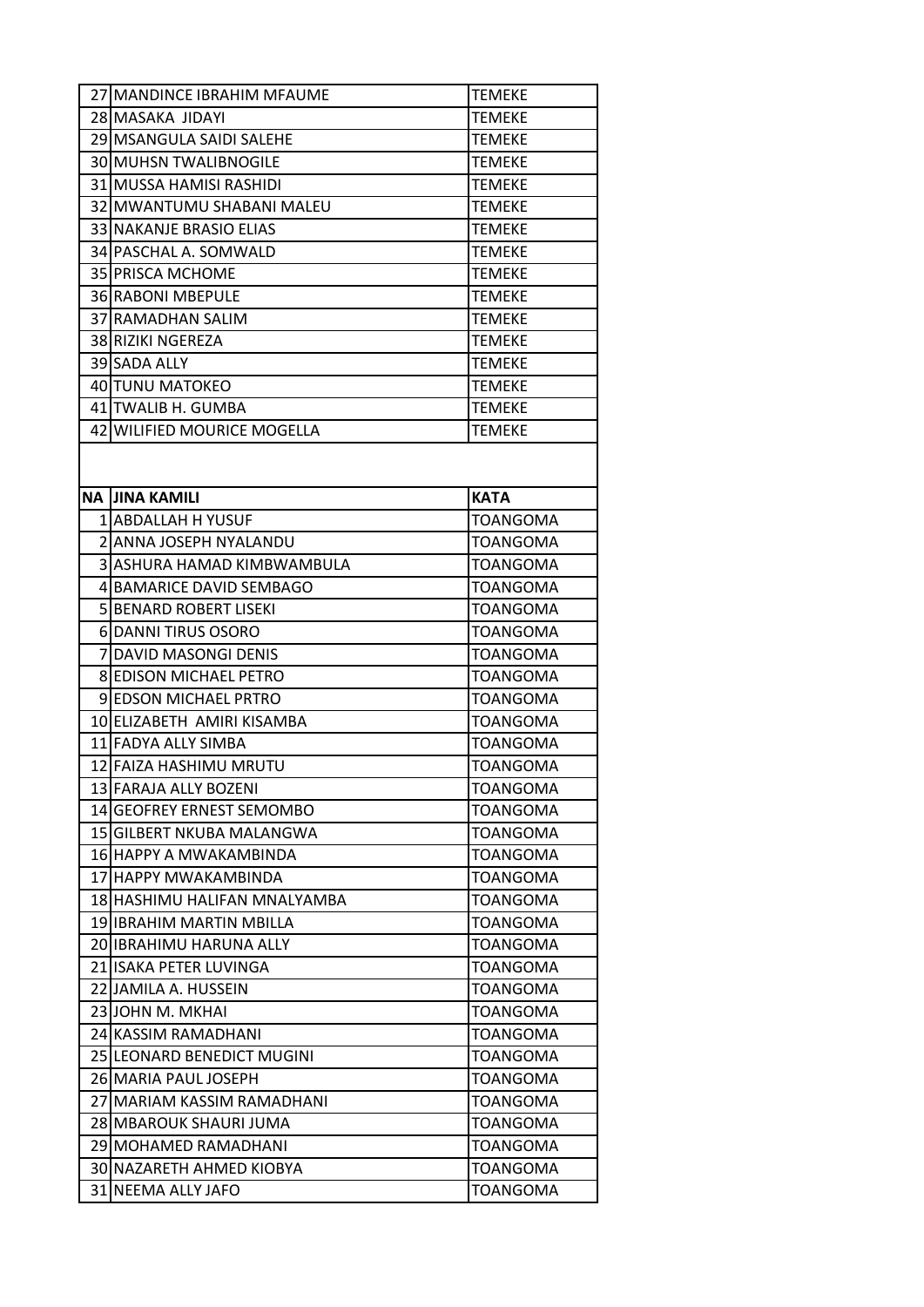|    | 32 NURU MOHAMED               | <b>TOANGOMA</b> |
|----|-------------------------------|-----------------|
|    | 33 OBEDI SIMON                | <b>TOANGOMA</b> |
|    | 34 OMARI SELEMAN HASSAN       | <b>TOANGOMA</b> |
|    | 35 OMARY SELEMAN HASSAN       | <b>TOANGOMA</b> |
|    | <b>36 PETER MAKONGE</b>       | <b>TOANGOMA</b> |
|    | 37 PETER MAKONGE MADINDA      | TOANGOMA        |
|    | 38 PETER MICHAEL PETRO        | <b>TOANGOMA</b> |
|    | 39 RAHEL GODFREY MAKALA       | <b>TOANGOMA</b> |
|    | 40 RAHMA CHANDE               | <b>TOANGOMA</b> |
|    | 41 RAMADHAN SAID              | <b>TOANGOMA</b> |
|    | 42 REDEMTA KUKUSHUBILWA       | TOANGOMA        |
|    | 43 REGINA JOHN MAGAULA        | <b>TOANGOMA</b> |
|    | 44 REGINA MARTIN MBILLA       | <b>TOANGOMA</b> |
|    | 45 REHEMA MATIMBWA            | <b>TOANGOMA</b> |
|    | 46 REHEMA MAULID DILUNGA      | <b>TOANGOMA</b> |
|    | 47 REHEMA OMARY MATIMBWA      | TOANGOMA        |
|    | 48 ROBERT HADRIAN             | <b>TOANGOMA</b> |
|    | 49 RUCHAGA D. RUCHAGA         | <b>TOANGOMA</b> |
|    | 50 SADA H. MSHAMU             | <b>TOANGOMA</b> |
|    | 51 SADA H.MSHAMU              | <b>TOANGOMA</b> |
|    | 52 SADA M SAIDI               | TOANGOMA        |
|    | 53 SAHAMILA ALLY AKWILOMBE    | <b>TOANGOMA</b> |
|    | 54 SAID SHAIBU ABDALLAH       | <b>TOANGOMA</b> |
|    | 55 SALMA AHMAD WIMA           | <b>TOANGOMA</b> |
|    | 56 SALMA AHMAD WIMA           | <b>TOANGOMA</b> |
|    | 57 SALMA HUSSEIN ABDALLAH     | TOANGOMA        |
|    | 58 SHABAN OMARY CHAO          | <b>TOANGOMA</b> |
|    | 59 SHABANI OMARI CHAO         | <b>TOANGOMA</b> |
|    | 60 SHAPHII DAURY              | <b>TOANGOMA</b> |
|    | 61 SIRIL ZEMBA                | <b>TOANGOMA</b> |
|    | 62 SIRIL ZEMBE                | <b>TOANGOMA</b> |
|    | 63 SODA MASAKI                | <b>TOANGOMA</b> |
|    | <b>64 SULTAN OMARY</b>        | <b>TOANGOMA</b> |
|    | 65 TAHADAD ALLY SIMBA         | <b>TOANGOMA</b> |
|    | 66 TAHADUDI ALLY SIMBA        | <b>TOANGOMA</b> |
|    | 67 TULIKUMWE JORAM MNYONGE    | <b>TOANGOMA</b> |
|    | 68 TUMAINI ILOMO              | <b>TOANGOMA</b> |
|    | 69 YUSNA SAID BAHSAN          | <b>TOANGOMA</b> |
|    | 70 YUSRA SAIDI BASAN          | <b>TOANGOMA</b> |
|    | 71 ZUHURA ALLY SAIDI          | <b>TOANGOMA</b> |
|    | 72 ZUHURA AMIRI               | <b>TOANGOMA</b> |
|    |                               |                 |
| NA | <b>JINA KAMILI</b>            | <b>KATA</b>     |
|    | 1 ABELI ELNEST SEMOMBO        | YOMBO VITUKA    |
|    | 2 AMAN RAMADHAN               | YOMBO VITUKA    |
|    | 3 BARAKA MINASA               | YOMBO VITUKA    |
|    | 4 EMMANUEL BUGOBELO CHARLES   | YOMBO VITUKA    |
|    | <b>5 FAITH FRANCIS OLWENY</b> | YOMBO VITUKA    |
|    | 6 FRANK JOSEPH KILYENYI       | YOMBO VITUKA    |